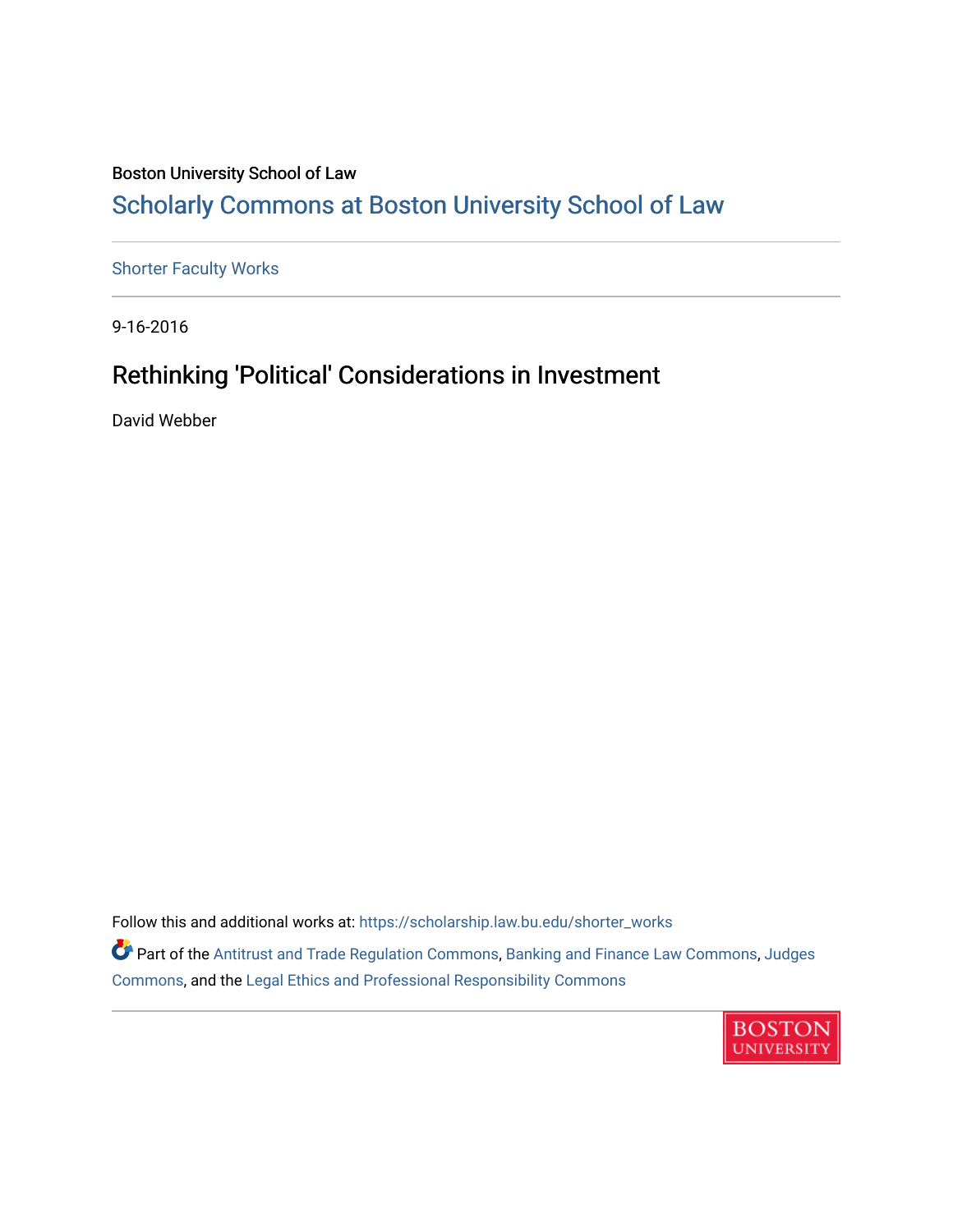# **TRANSCRIPT OF REMARKS BY PROFESSOR DAVID H. WEBBER, BOSTON UNIVERSITY SCHOOL OF LAW**

# 2016 VISITING SCHOLAR IN RESIDENCE IN CORPORATE AND BUSINESS LAW AT DELAWARE LAW

# **RETHINKING "POLITICAL" CONSIDERATIONS IN INVESTMENT**

Delivered to Delaware Judiciary and Bar The Wilmington Club, Wilmington, Delaware September 12, 2016

[00:00:15]

**INTRODUCTION:** So we'll get underway. Welcome everybody. Thanks for being here. It's a great pleasure to introduce our speaker. But a couple things to point out before we get to that. First of all, I want to thank former Chief Justice Myron Steele, who is our sponsor here at the Wilmington Club. And appreciate your hospitality very much. Good to have you here, too. I'm hoping to find some good questions to ask.

Also, want to thank Ellisa Habbart and Delaware Counsel Group for yet another year of sponsorship of this event, which I was trying to impress upon our guest, has been extraordinarily successful. We are very proud of the record of identifying up-and-coming young scholars, and watching them give their talks here, and then go on to great things in academia, and continue to influence the development of Delaware law and Delaware corporate and business law, in particular. So I have enjoyed this program. I've enjoyed thinking about whom to invite, and appreciate Ellisa's counsel in that, and sure we'll do very well again. One more administrative announcement. After the program, you are welcome to a reception downstairs. I encourage you to stay. If you've got to leave, I understand. But chance to hang around and speak to our guest, who I'll introduce now.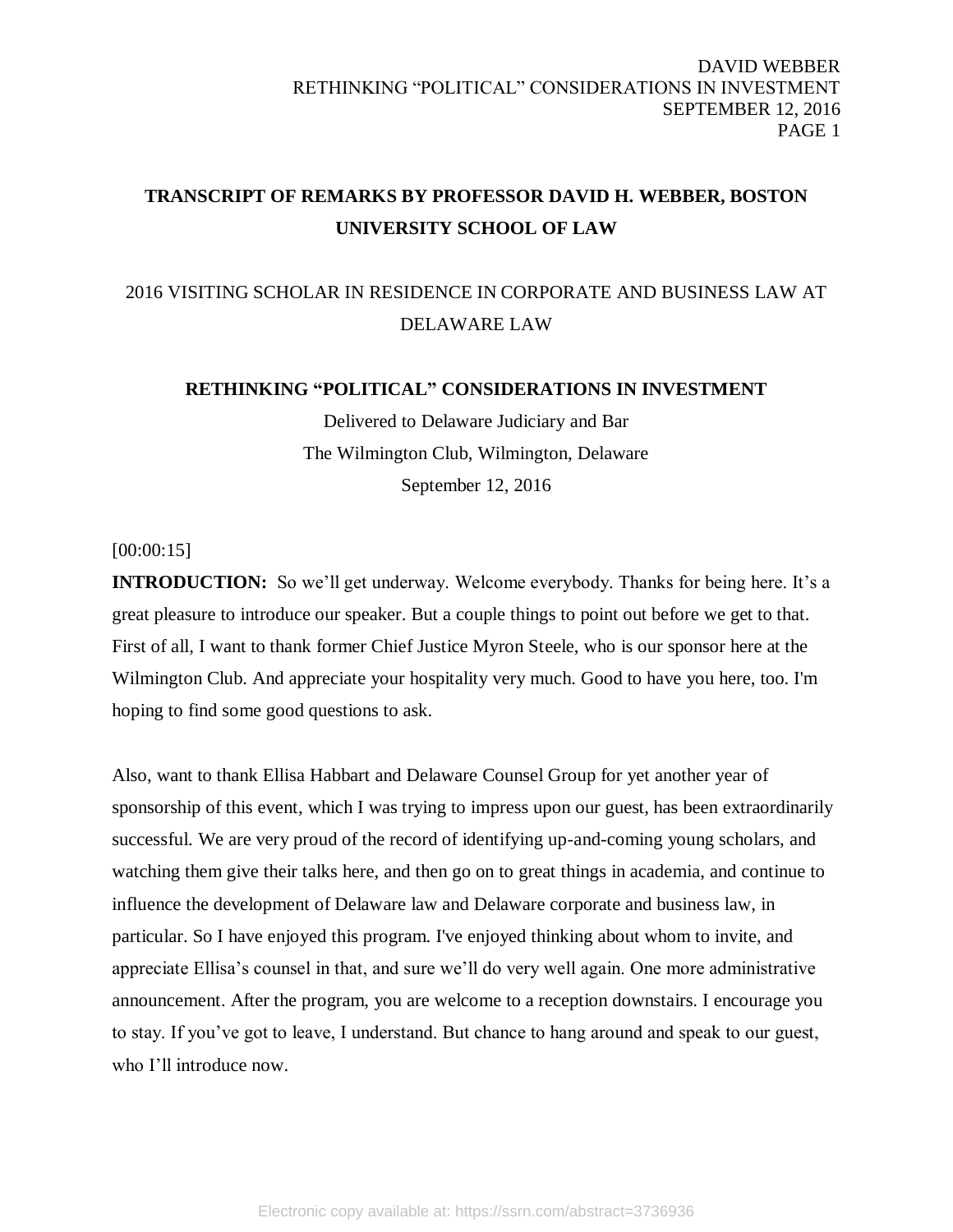# [00:01:47]

David Webber, I found out this afternoon, is not a stranger to Wilmington. I'm told that he was a young associate at Patterson [00:01:58] I guess, and had the pleasure of being a participant in a bitterly contested two-week trial in front of then-Vice Chancellor Strine, not that that could ever be stressful. But so he's been to Wilmington before, and knows the drill. Which is not surprising, because he came to my attention as someone who had authored some very interesting works on the dynamics of shareholder litigation. And he's written on that subject, written about and taught about shareholder activism, a lot of the subjects that we hold near and dear. That is not, strictly speaking, his topic for today. And I'll let him introduce that topic.

## [00:02:40]

But before I sit down, I wanted to give him a token of our appreciation, which I pulled from yesterday mornings' *Wilmington New Journal,* if you didn't see it. David, it's got your picture here. And a little article about your background. So by all means enjoy it. Show it to your family. Tell them that you really were here. [laughter] Okay. And with that, I'll step down and invite Ellisa Habbart to—

**ELLISA HABBART:** Oh, there's nothing formal to say, only that I really appreciate the continued support of the Bar, and that Larry and I, not soon after this is done, we start thinking about the next scholar. So if you have come across any writings or persons that you think would be good for our annual event, please direct that information to us for our review.

**INTRODUCTION:** But without further adieu, live from Boston University Law School, David Webber.

[applause]

[00:03:42]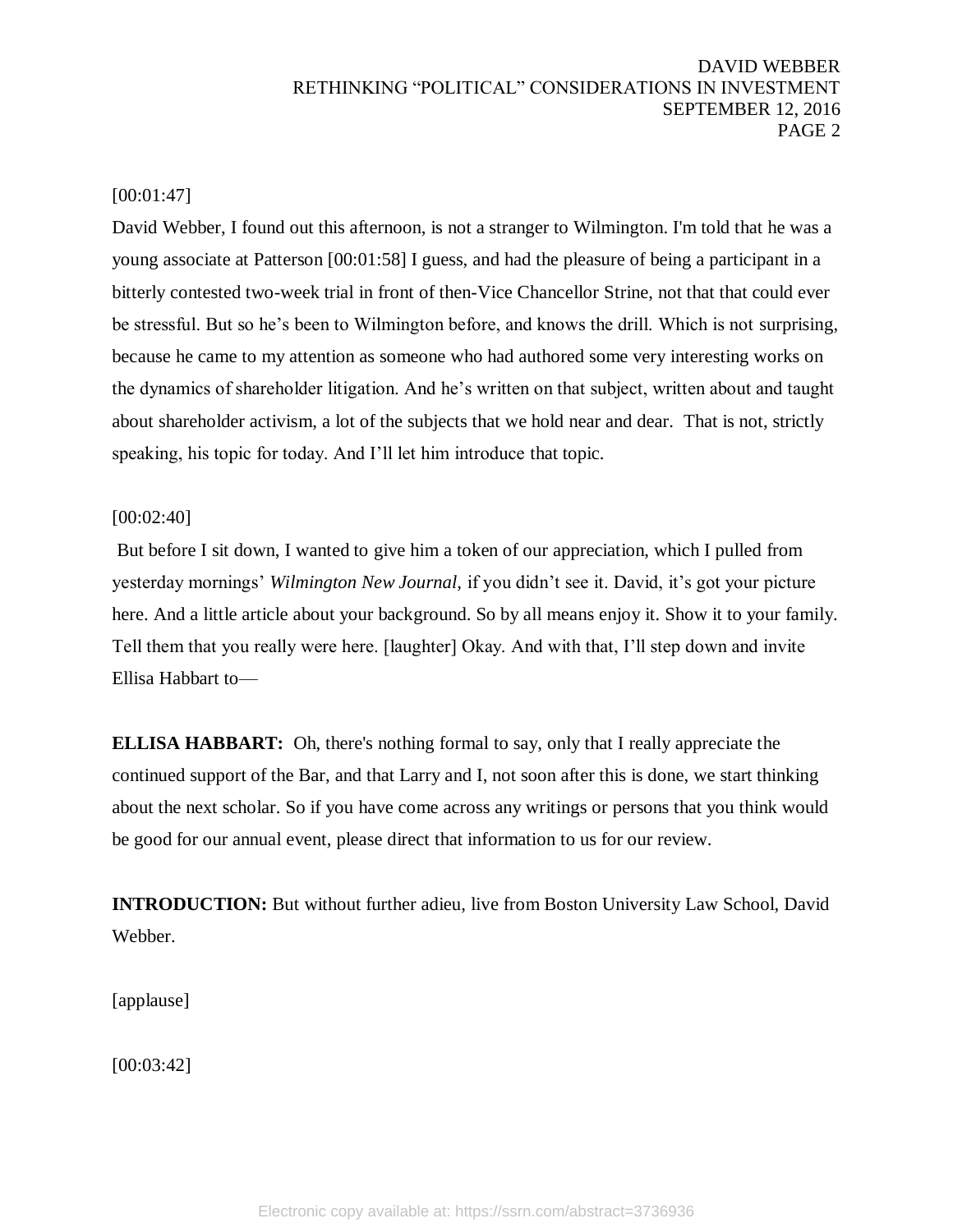**DAVID WEBBER:** Thank you very much. I think I'll leave the article on the chair where it's safer from this bottle of water. But thank you. Thank you very, very much for inviting me. Larry, I want to thank you for inviting me, Ellisa, thank you as well. And thanks also to Carol and Flora for helping me get here. It's really an honor to be the Visiting Scholar in Residence in Corporate and Business Law here, to be invited to address this most distinguished Corporate Bar and Judiciary. And also, to follow in the footsteps of many of the scholars that Larry just referenced, all terrific people who I've gotten to know well in the academic circuit over the last few years. And with a definite penchant towards caring about doctrine and litigation and very real world corporate law issues, which I certainly appreciate and strive to emulate whenever I can.

## [00:04:40]

It's true, I've written a lot about shareholder litigation and shareholder activism, including a couple of articles, empirical papers, and institutional investor lead plaintiffs in Delaware M&A class actions. And I recently had a paper on plaintiff law firms in Delaware, with co-author Adam Badawi of Washington University in St. Louis School of Law. So, in addition to my having been a bag carrier on the trial here in front of then-Vice-Chancellor Strine, my focus has been on Delaware.

But I am pulling back the focus quite a bit, for purposes of the talk today. And I'm taking this as an opportunity to think through some of the bigger issues that I've been thinking about lately. In some ways, I've been making a conscious effort to try to step back and think through. You know, what are some of—Now, as I look out on being a scholar, and the scholarly space that I'll occupy for the next 20-30 years, hopefully, you know, what seem like the big important trends going on now, that are likely to show up and manifest again and again? And what are the big, important developments going on right now?

#### [00:05:58]

And there are, of course, any number that one could choose. But the one I wanted to talk about today was the question of what are called, or what I would call political considerations in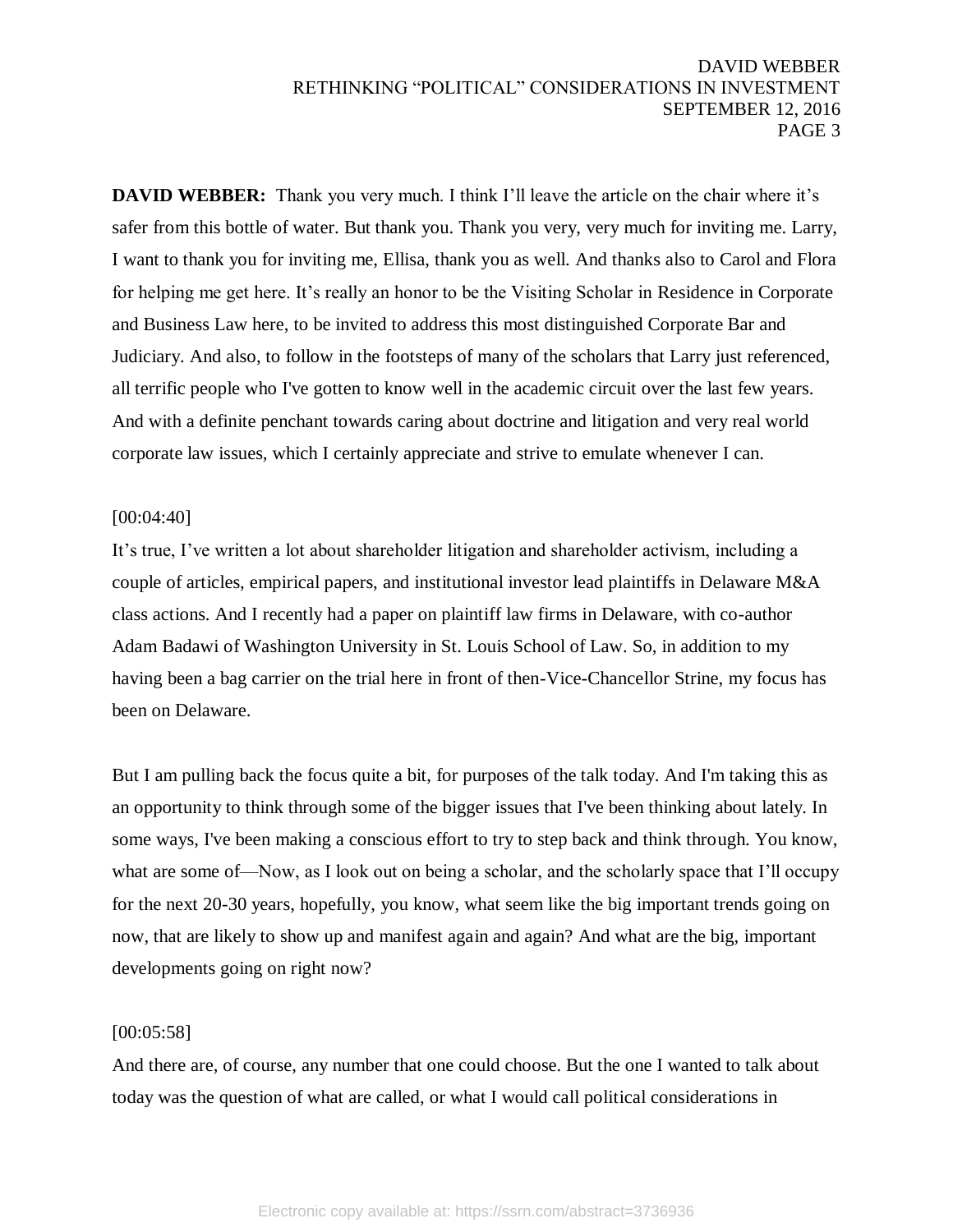investment, right. And so having chatted about this a bit with some of my non-corporate law colleagues on the faculty at Boston University School of Law, you quickly develop an appreciation for just how hot-button and intense even the word "political" can be, and the many different things that it can mean. And what gets called political versus something else is itself a controversial subject to debate. So I'm going to cut that off right at the beginning, because I don't want to spend a lot of time debating what "political" is, and basically work back from a traditional kind of corporate law finance definition of it, and then work forward from there.

So the way I define what political investment considerations are, is they're almost any investment considerations that depart from classic investment calculations. So if you go back to finance 101, or you go back to a certain view of corporate law, right, what does a reasonable investor do? What does a rational investor do? Well, in making investment decisions, they try to figure out what the net present value of future cash flows is, discounted by their risk characteristics of the investment. And that's more or less how you go about making an investment, right. It's a rational calculation. The purpose of it is straightforward, to maximize returns to the portfolio, at least to do so consistent with whatever your particular risk profile may be. And then, of course, the great complexity, of course, comes in into, "Well, how do you do that? How do you do it well?" And much of finance, as an academic enterprise, is devoted that question.

#### [00:07:48]

So for purposes of this talk, then, what I mean by politicize is sort of anything that departs from that basic investment focus, you know, on maximizing returns, maybe consistent with a diversified portfolio, depending on what the goals are, right. Any other rational reason why you might make one investment over another. Now, what I'm also not talking about is, you know, people who make investment decisions on the basis of what their astrologer tells them to do, or sort of everything that we would all agree would be a rational investment decision-making. Well, I assume. I'm making some assumptions here. Forgive me if I've ridden roughshod over one of your preferences. But I'm assuming that there aren't a lot of people consulting astrological charts and making investments, at least not in this room.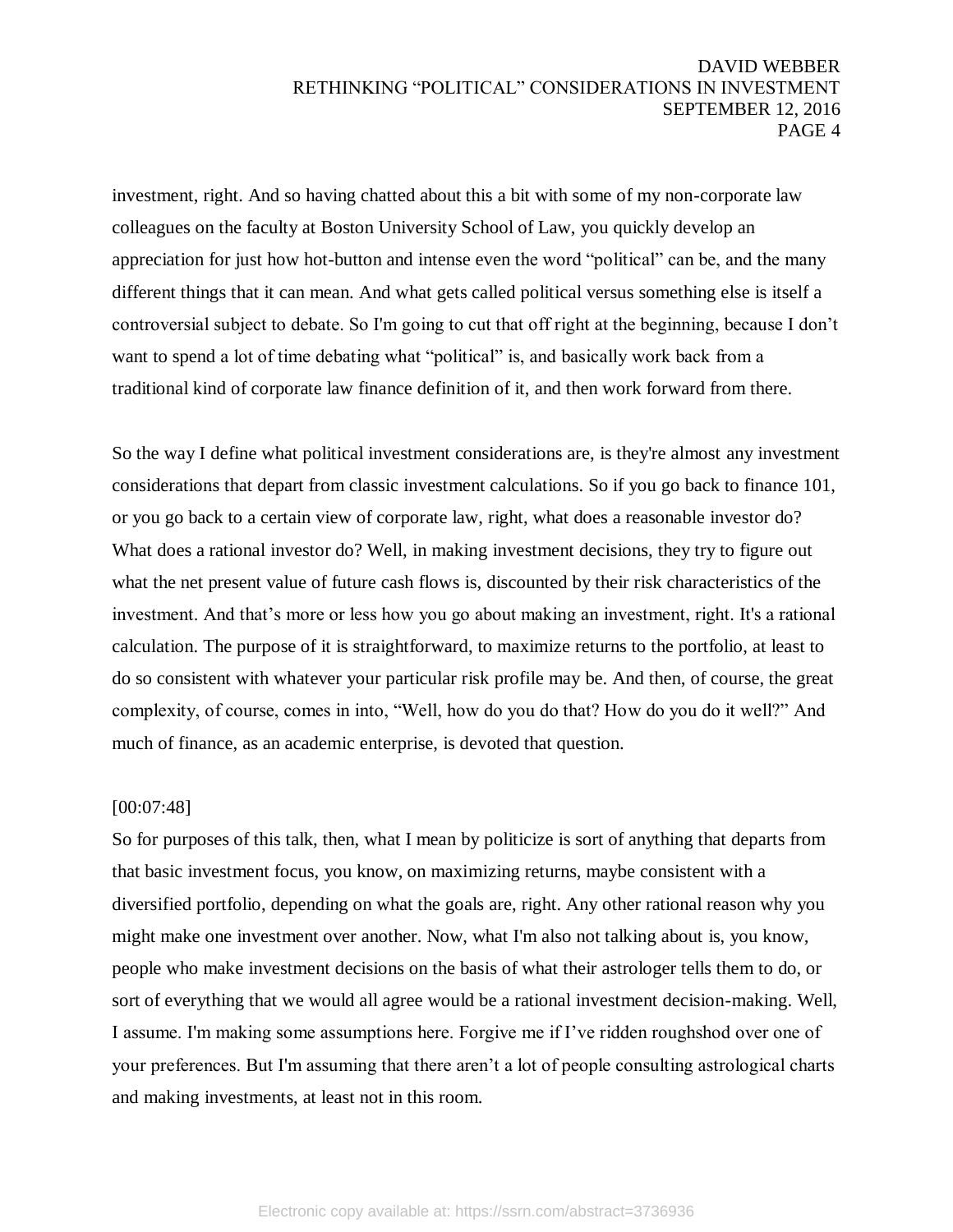## [00:08:34]

And so what I talk about, then, is that kind of, you know, politicized—something else that comes into the investment decision. And so I talk about what I call multipreference shareholders, right. What's a multipreference shareholder? Maybe in contrast to a unipreference shareholder. Unipreference shareholder would basically be anybody who is really interested in that classic definition of maximizing returns consistent with whatever their risk profile is.

But if you look around the world to me, right now, particularly if you look at the explosive growth of sovereign wealth funds, the continuing and growing role, let's say, public pension funds and labor union funds are playing in corporate governance fights and shareholder activism. And some very interesting developments in the foundations. What we see is some interesting movement, at least, on what exactly these entities take into account when making investment decisions, arguably in ways that I think are changing the investment landscape.

#### [00:09:38]

Of course, all of these entities—pension funds, sovereign wealth funds, and foundations care about portfolio performance. If that portfolio performance gets ignored, they go away and get smaller very, very quickly, and whatever other objectives they may have, they can't pursue if they aren't also tending to the portfolio. That having been said, if you look at each of these entities—I'm not the first to observe this—If you look at each of these entities, it's as if, in their DNA, if I could use that—in their DNA, we can identify that they have multiple interests that are necessary for them to act on and take consideration of, if they are going to sustain themselves in their mission, if they're going to sustain themselves, and even enhance their goals as an institution, right.

#### [00:10:28]

So, when it comes to sovereign wealth funds, of course, we have this growing concern which was there from the beginning, and I think, in some ways, has been ignored a little bit recently,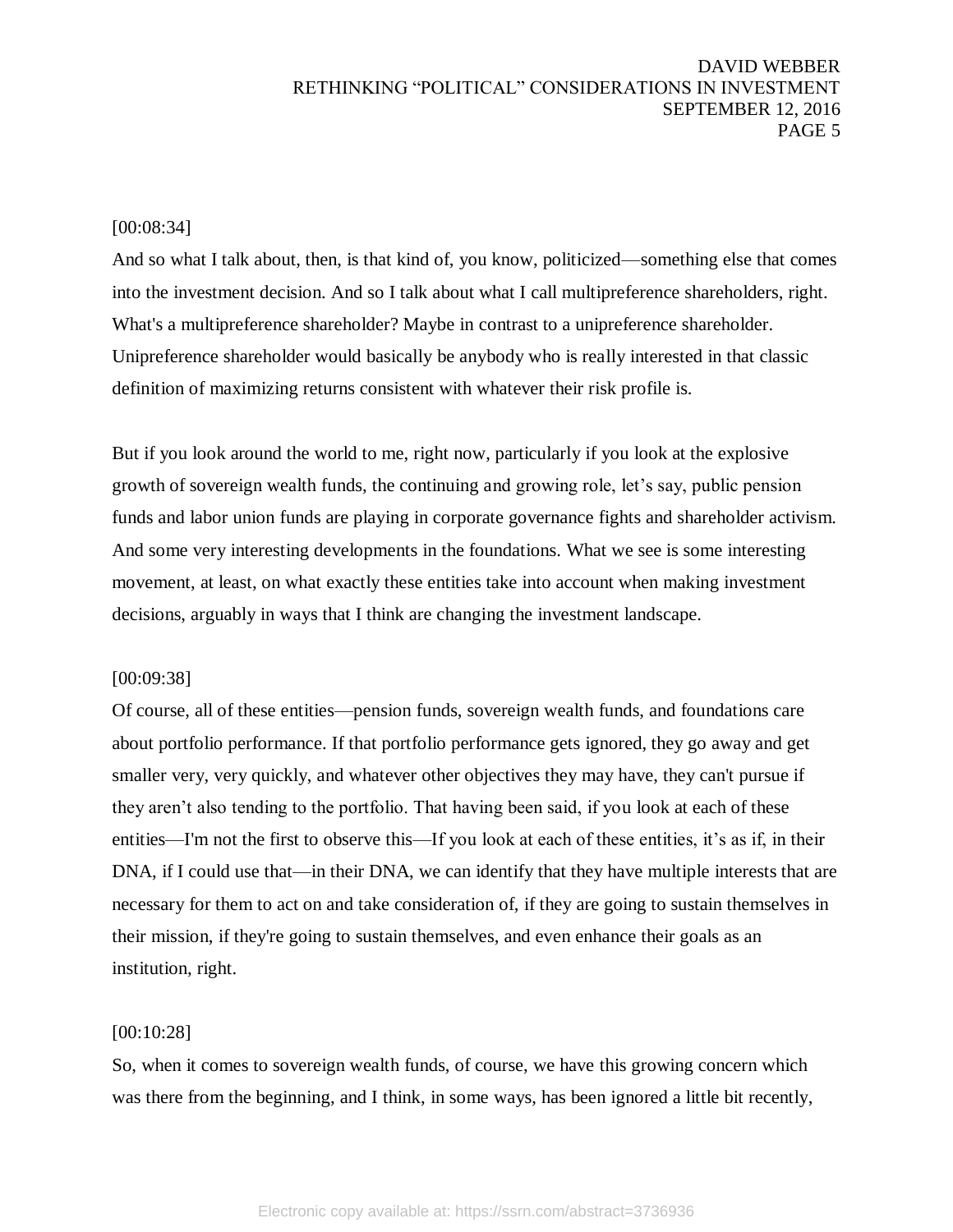about how they might simultaneously pursue nationalist agendas. They might pursue the interest of the sponsoring nation-state, you know, rather than just sort of classic maximizing return behavior. Pension funds, this comes up all the time with public pension funds, that they have an interest in the jobs of their members.

It came up, maybe most prominently, in recent years, in justifying the D.C. Circuit's decision in business roundtable versus the SEC, to strike down the SEC's proxy access rule, for failing to adequately, in the court's judgment, failing to adequately do cost benefit analysis on so-called special interest shareholders, like public pension funds and labor union funds, that have interests in their members' jobs, okay, and how that might affect their behavior as investors.

#### [00:11:26]

And foundations. You know, foundations, of course, want to maximize their portfolio. But they also have the agendas for which they were created, that increasingly, they seem willing to pursue through the portfolio. And so actually, so at the outset, then, sovereign wealth funds, for example, have grown nine fold in terms of assets under management in the last 10 years. Pension funds have gotten more vocal. So have the foundations. And so part of what's going on here is that, as more of the market becomes invested into entities like these, we may expect to see pressures and shifts on a variety of legal doctrines, which are going to have to increasingly deal with these multiple preferences and how these shareholders go about pursuing them.

So yes, they may have very good reasons to maximize the portfolio. But there is two things that they might do, to pursue their other goals. One is, that yes, they're just going to maximize the value of the portfolio, in whatever way that they see best, most fit. But, alongside that, they're also going to use that portfolio to pursue other goals. Even, so for example, there is the investments of equal value rule, which has long been propounded by the Department of Labor in interpreting the fiduciary duties of pension trustees. Okay.

[00:12:55]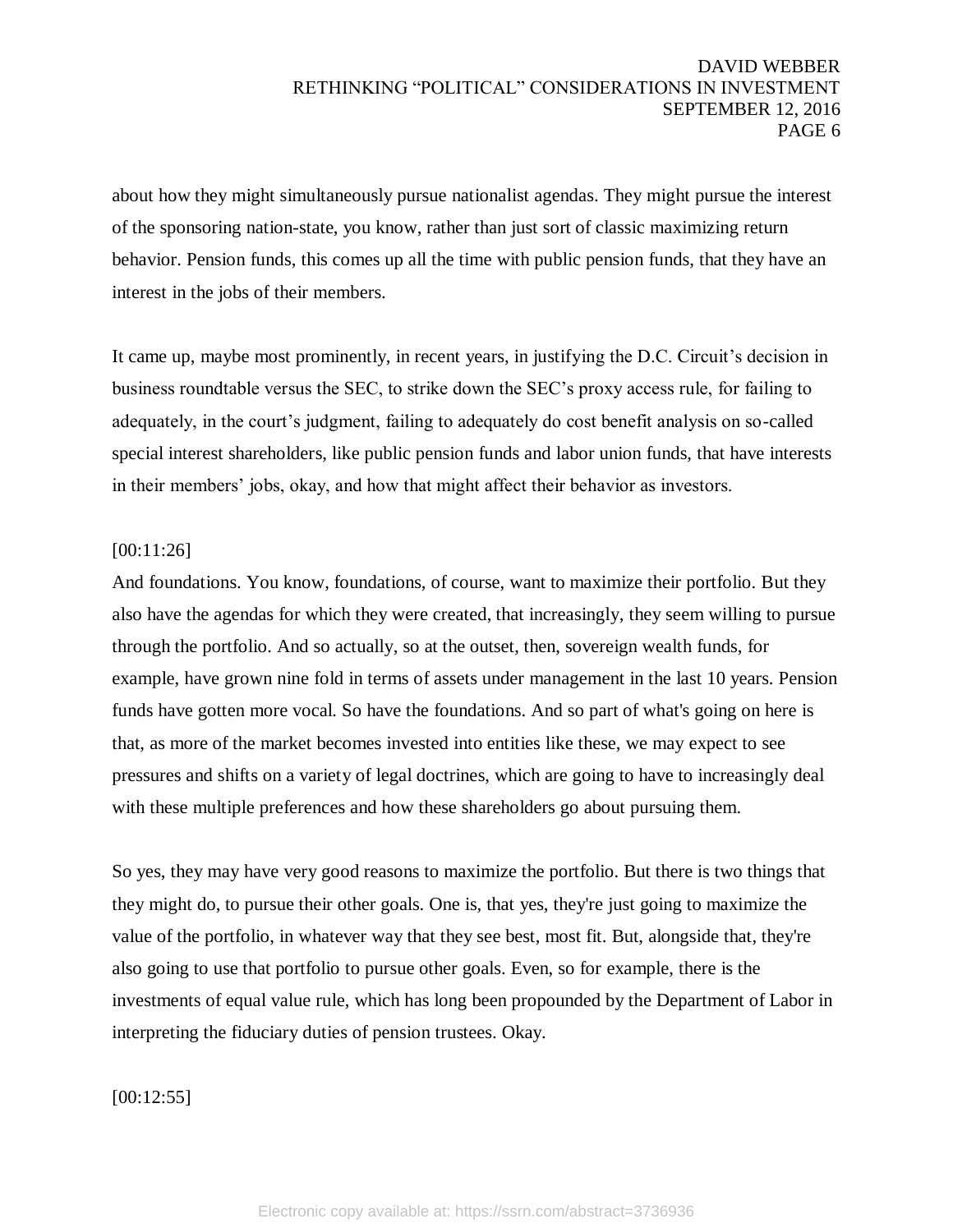And it basically says, if you're choosing between two investments of equal risk and profit potential, okay, as long as they're equal—huge asterisk next to that one, right? – But as long as they're equal, you could select one or the other for any reason under the sun, all right. You can choose between investment managers for similar reasons, which gives some leeway to bring in all sorts of other criteria in making investment decisions.

And then, to make an argument that's a little bit more controversial perhaps, arguably these institutions will be faced within moments when they might consciously choose to make an investment decision that is worse for the portfolio, because it advances some other interest. So that's pretty abstract. And let me put some real world examples on the table, to try to put some flesh on the bone here, all right.

# [00:13:48]

So here is one example I wrote about a couple years ago, in an article published in 2014, called "The Use and Abuse of Labor's Capital," which was published in the *NYU Law Review.* And it really is about public pension funds investing in privatizing investments, right. So there was a very interesting article in the *New York Times Magazine* a couple weeks ago about the role of private equity in privatizing all sorts of public services, right, private prisons, private public school service companies, private firefighting companies, private police companies, private bridges, and private tunnels, and on and on and on, right. So many of these functions that have classically been assigned to the public sector, are increasingly being privatized.

Setting aside entirely the public policy debates about whether that's a good thing, a bad thing, how we feel about it, etcetera, etcetera, a lot of that work is being financed, actually, by public pension funds. If you look—The latest figures I saw were something around 45 percent of all assets under management by private equity funds come from public pension funds, right. That's a very significant investment by public pension funds.

[00:14:56]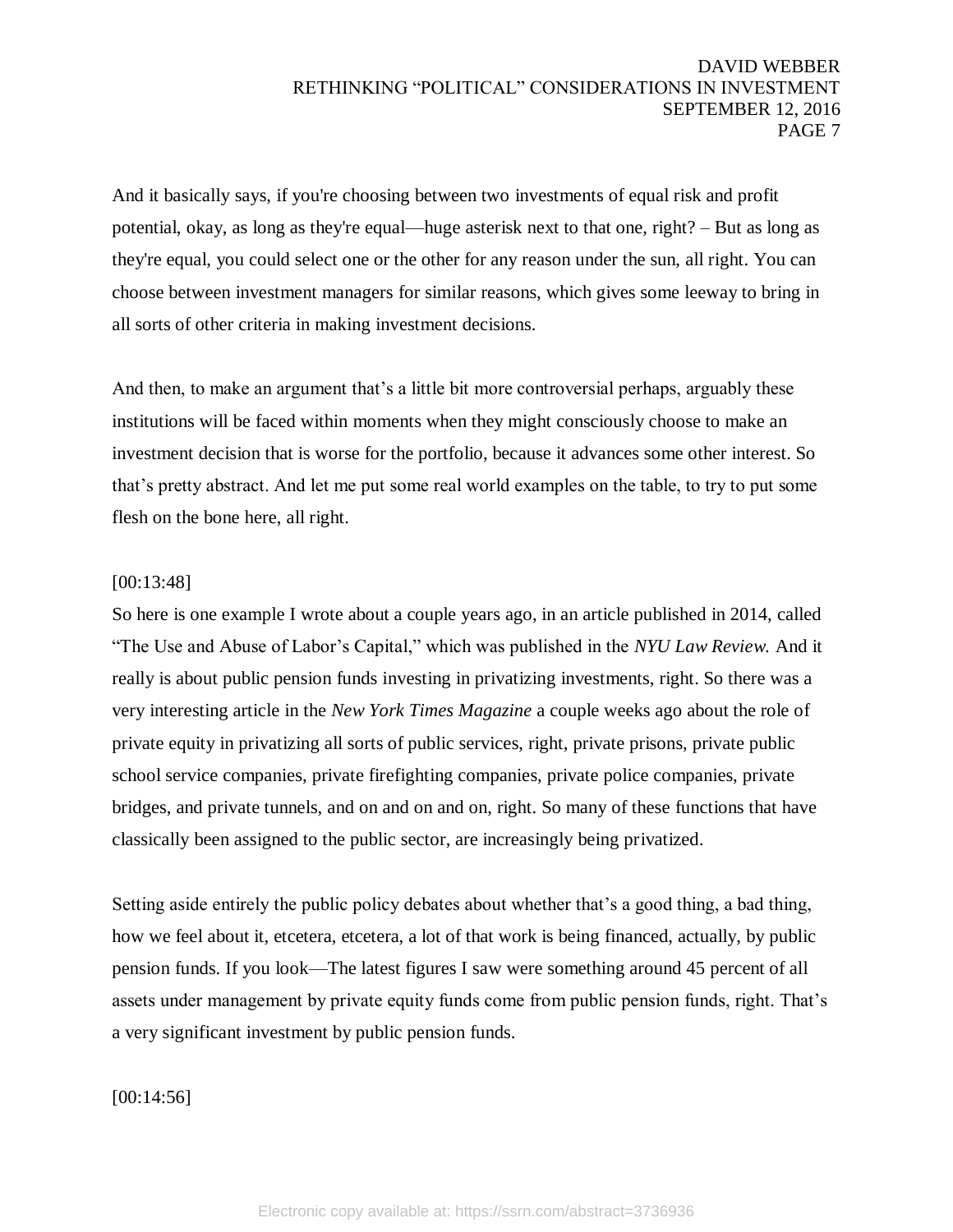And so the example I wrote about in this article a couple years ago was reported by Bloomberg News. And here are the facts. A custodian's union in Chelmsford, Massachusetts, which is in the same county where I live, custodian's union has its pension fund invested through a public pension fund in Aramark, a company called Aramark, okay, which was owned by a private equity pool, okay.

So they make this investment in Aramark. Not long thereafter, Aramark shows up in Chelmsford, underbids this custodian's union for the Chelmsford Schools contract, and then offers those custodians their jobs back. They had been making like \$20-\$25 dollars an hour. They get their jobs offered back for \$8-\$8.50 an hour, okay, very, very steep pay cuts for these workers.

## [00:15:40]

Now, again, I'm not addressing the broader issue about privatization one way or the other. But, it does raise some very interesting questions about fiduciary duties of pension trustees making such an investment, right. What does it mean if you take the retirement funds of, say, security guards who work in a public state prison, and invest it in the private prison, whose profits, to some extent, are dependent upon that security guard working for lower pay and lower benefits than right what the public security guard was doing, okay?

Now, under a classic understanding of—maybe not classic—Under a particular understanding of the fiduciary duty of loyalty to these pension trustees, the only question was, well, what's the value of this investment? And in fact, from what I understand, the investment did pretty well in Aramark. So in this Bloomberg News article, there was a similar thing that had happened in Louisiana, where post-Katrina, a lot of services were contracted out to Aramark and financed by a Louisiana pension fund, whose own workers had their jobs substantially cut back when the private entity showed up in town, right.

#### [00:16:55]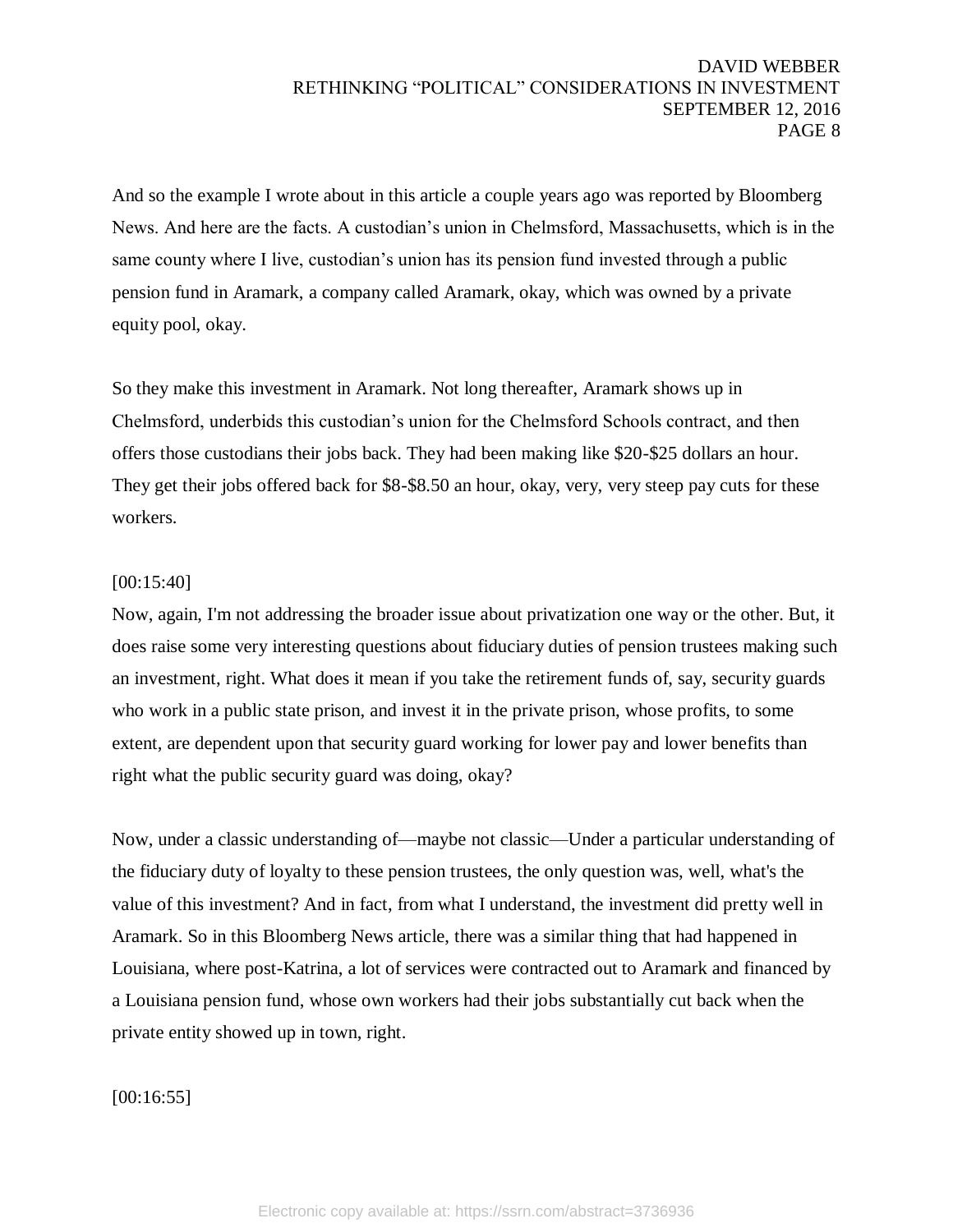And the Louisiana pension fund leader basically defended it and said, "Look, we just look at the performance for the fund, the returns to the fund, and that's the end of the analysis." And I sort of questioned that in this article, right, in pointing out, you know, look. First of all, if you're a pension trustee, right, even if you have a fund-first view; that is to say, all your job is, is to focus on the performance of the fund. Even if that's your whole view, right, when fewer people have those jobs and aren't contributing into the fund, and when the employer—say the state or the county, municipality, doesn't have to contribute as much because there aren't as many workers in the fund, it may be the case that maximizing investment performance, okay, is not actually what's most in the interest of the fund.

## [00:17:41]

And that's separated apart from a texturalist argument about, is it really about the fund? This gets into ERISA, but I'll quote it briefly. I mean basically, what the standard said, is, you know, a trustee is supposed to invest, "solely in the interests of participants and beneficiaries, and for the exclusive purpose of providing benefits." That's the language. "Solely in the interests of participants and beneficiaries." And in 2008, the Department of Labor issued an interpreted bulletin that said, "What that means is the fund," okay. What it means is, acting in the best interest of the fund, which I actually personally did not agree with, from just a question of sort of understanding the text, right. I mean if the language is participants and beneficiaries, etcetera, etcetera.

But my larger point that I would draw from that is illustrating precisely what I'm trying to talk about here, which is, right, these entities, we look at sort of just—I'm not even talking about the personal preferences of whoever is leading them. We all know that leaders are human. They have their own political ideological charitable preferences. That goes in one basket. I'm talking about advancing the interests of the institution, okay, through the portfolio, is complicated, in that it isn't obvious, actually, that maximizing returns is the best—is what most advances the interest. And that raises some very interesting questions of implications about, I think, the duty of loyalty in this context.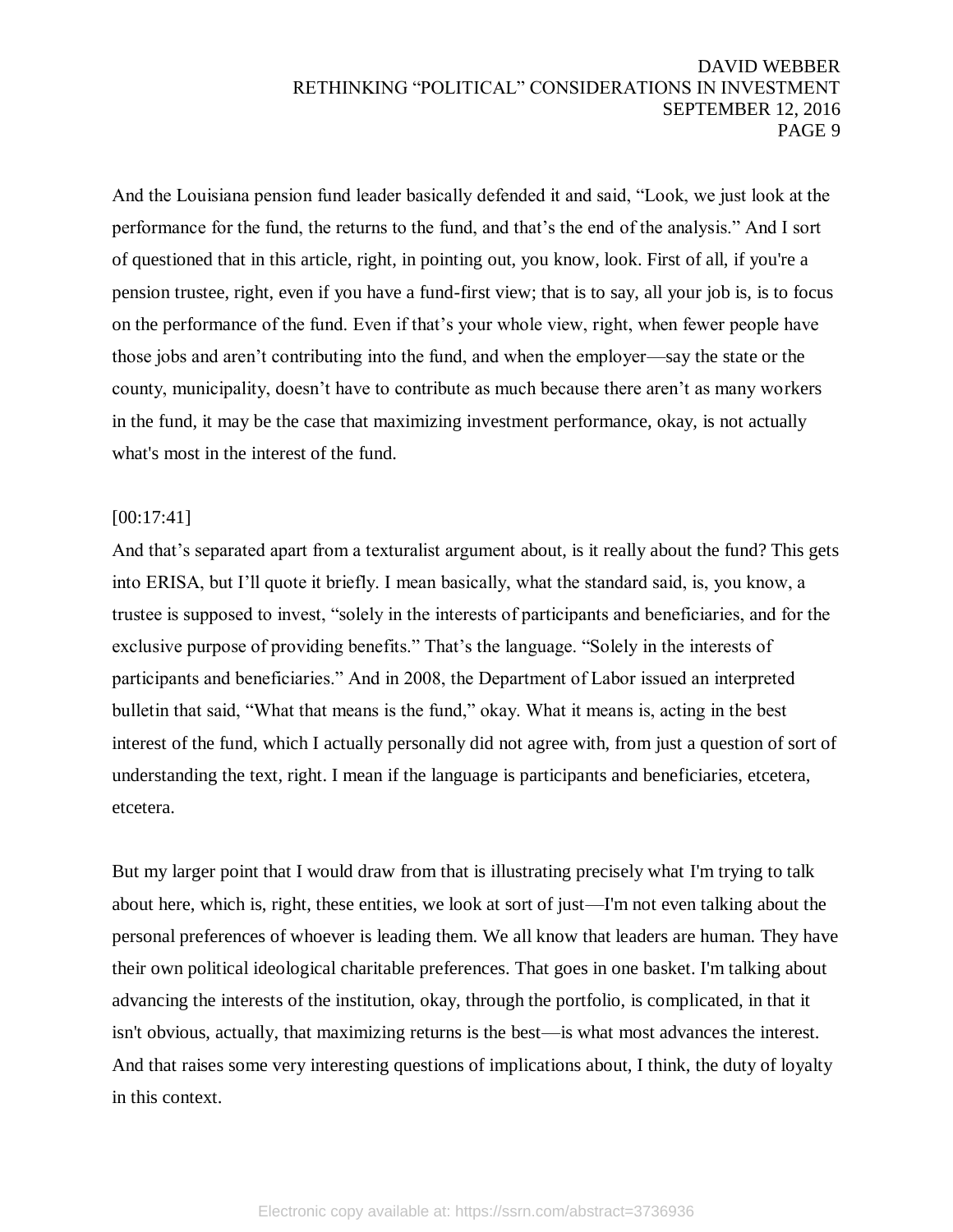#### [00:19:07]

I want to throw out, because part of what I'm trying to do is persuade you that this stuff is changing everywhere at the same time. I now want to throw out an example from a totally different realm, and indeed, a different part of the world, that I think advances my thesis about politicization, which is a very interesting episode that happened recently with the Russian Sovereign Wealth Fund and an investment Ukraine. I don't know if any of you may have seen anything about this. But there was an article in *The Economist* about it, and elsewhere.

So I'll tell it to you briefly, which is, in December, 2013, the Russian Sovereign Wealth Fund made a very substantial investment in Ukraine, \$3 billion dollar investment, very interesting transaction. Ukraine issued one bond. It issued this one bond through the Irish Stock Exchange, in a deal brokered by law firms that everybody in this room knows very well. And that one bond was earmarked to be sold to Russia—or excuse me, to the Russian Sovereign Wealth Fund, not the same thing, at least not in theory, right, as Russia.

#### [00:20:21]

And, by the way, the interest rate, the return on investment was one-half the going market rate for Ukrainian bonds at that time, right. So here you have a situation. The Russian Sovereign Wealth Fund decides to make a very large investment in Ukraine, a very unstable part of the world, for half the going rate of return, okay. Already, it starts to look a little bit suspicious. And if we insist on keeping our investment blinders on, and I think you know, there's many people out there who are very committed to the idea that sovereign wealth funds are only just investors all the time. That's the way to understand it, right, it's hard to understand the following, right.

#### [00:20:59]

But what happens? What happens is, a couple months later, as many of us know, the Ukrainian Premier flees, Russia invades, and there were some very interesting provisions of this sovereign wealth fund transaction. One was that the second that Ukraine's debt to GDP ratio exceeded 40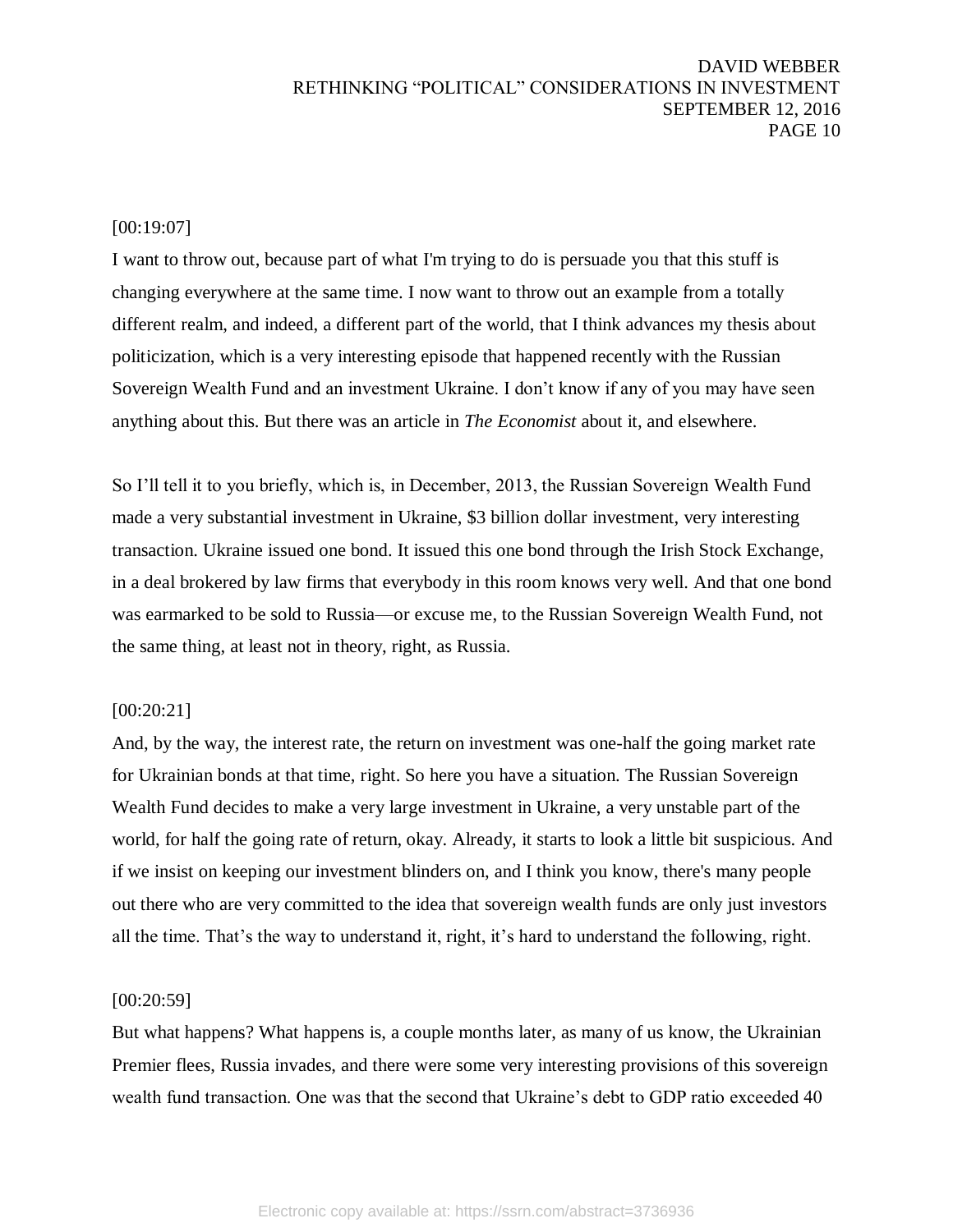percent, it was in default. And, in being in default, it's not only in default to Russia, but all of Ukraine's debt, okay, automatically got triggered in this default.

What was the effect of this? The effect of this—and I know this is getting far afield from how we normally think about investment, the effect of it was, that Russia was able to entirely block IMF aid to the country of Ukraine. It had, under the IMF's own rules, okay. And this, I argue, had nothing to do—this was not an investment at all, frankly, all right. This was not about the Russian Sovereign Wealth Fund deciding, "Now would be a great time to park \$3 billion in Ukraine, okay, for less than half the going market rate." The purpose of that investment was entirely something else. It was to advance the political agenda of Russia at that particular point in time, right.

# [00:22:17]

Now there are plenty of other examples that I can go through. But this, to me, is like another example, sort of increasing, sort of, politicization of investments. The Norwegian Sovereign Wealth Fund has been under pressure from one of its main political parties, and there's been domestic movements in Norway as well, to push for investments in Africa as a matter of social conscience. And this brings in a whole other realm of discussion about socially responsible investing and all that goes along with that.

And then finally, one other point I want to—one other data point to put out there is about foundation shareholder activism. So there's one foundation that I have spoken to a few times now, that has the typical model of, well, they have their particular agenda, which involves environmental issues, it involves net neutrality, and things of that nature. And typically, what do they do? They do what most foundations do, which is every year give away four percent to fund whatever their particular interests are, right.

# [00:23:16]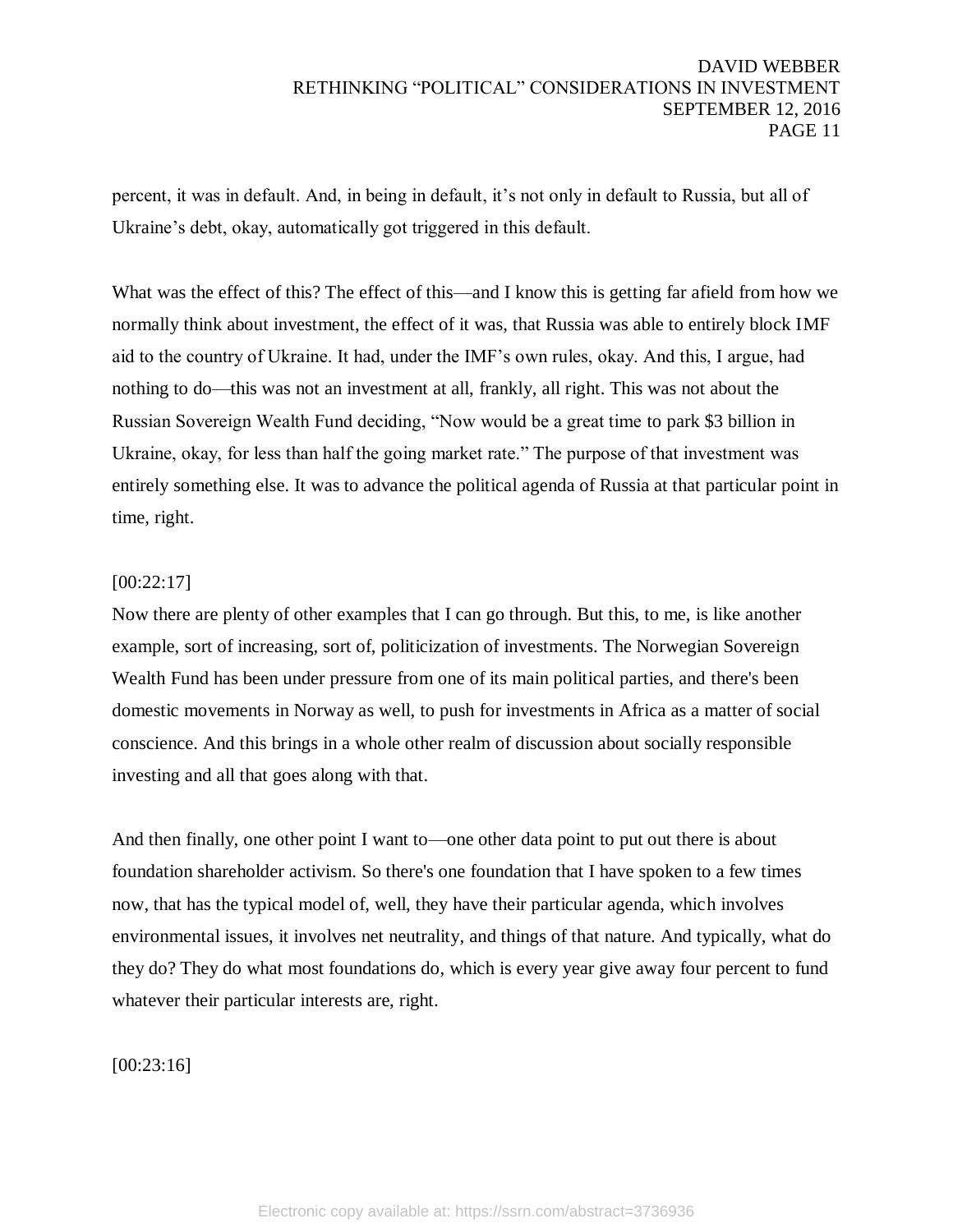But they have recently, among others, come to the conclusion, like why should we pursue our foundation agenda only through the four percent? We also have 96 percent of the endowment that's invested out there. And we can, through shareholder activism, continue to pursue our environmental agenda and other agendas, right, by meeting with companies and putting pressure and building alliances and engaging in forums of shareholder activism, etcetera, etcetera.

Well these are all from entirely different parts of the world, parts of the investment world, parts of the investment market. Foundations, sovereign wealth funds, public pension funds, okay. But to me, there is a common theme, which is that, in each of these instances, we can see institutions that would appear to have incentive to depart, if not actually departing, from classic portfolio maximizing investment activities, but making investment decisions that advance some other aspect of that institution's interests.

#### [00:24:15]

Now what's interesting about this? I hope there's something interesting about this. Otherwise, we can go to dinner early. But look. I think if we look back—So first of all, I think—I started to say at the outset, do I think this kind of activity is going to totally displace markets and investors as we know it? Absolutely not. There's all sorts of countervailing pressures there. There's also a lot of people out there, you know, hedge funds, most mutual funds, individual investors, and others, who are you know, classic traditional investment criteria aren't going anywhere.

However, I do think that, as more assets get shifted into institutions like these, and never mind, even, the trillions of dollars that have committed, at least on paper, to the UN Principles of Responsible Investment, etcetera. There's reasons to be skeptical about, follow through on, etcetera. But when you have, I think, shifts in investor profiles, it's not long before you start to get—and we're past the point; we're already seeing it—all sorts of legal tensions, doctrinal tensions, institutional tensions, that I think are already coloring much of what we do, what the people in this room do, and what I expect to be doing for the next couple of decades, right.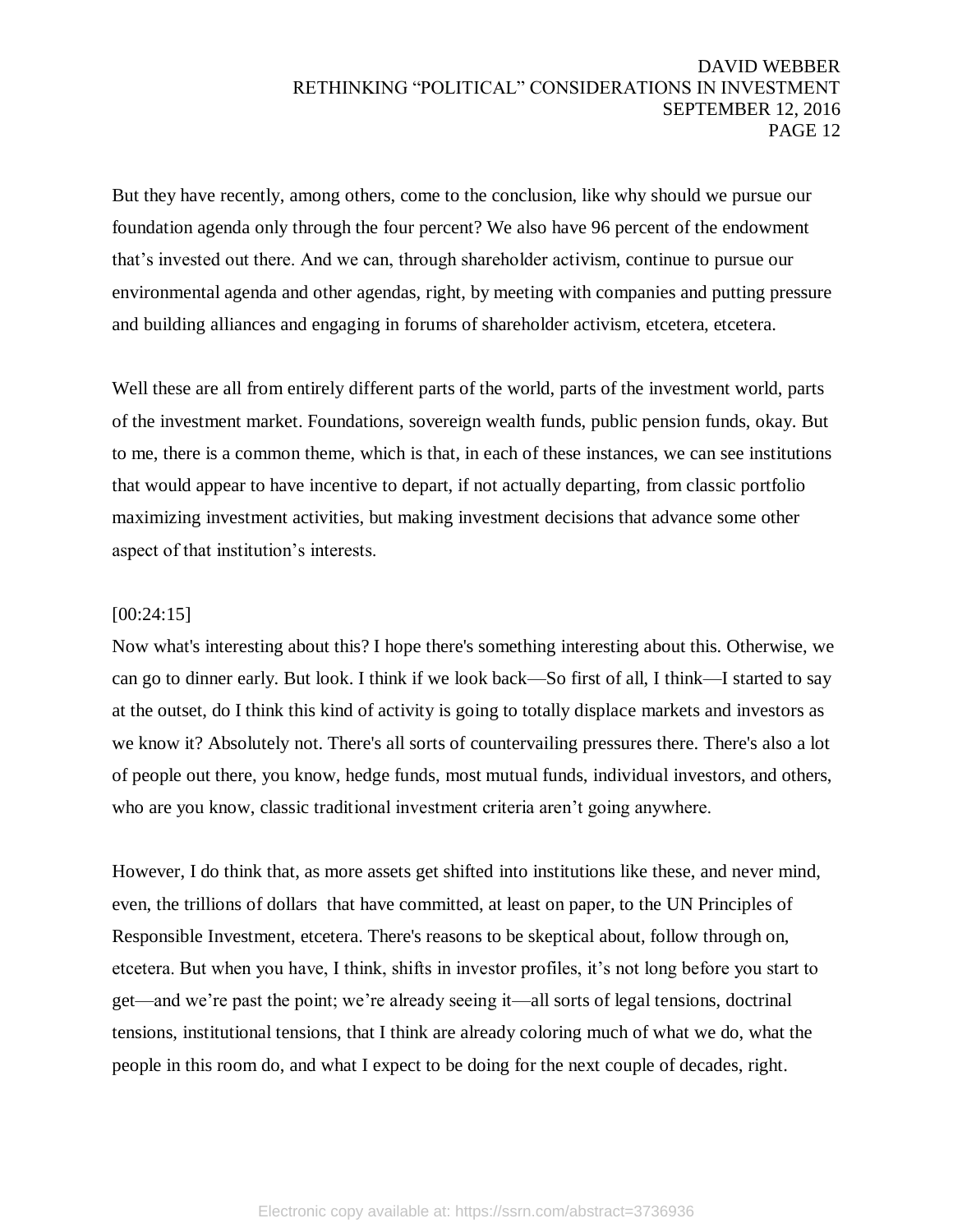## [00:25:36]

So some examples, right. In the  $20<sup>th</sup>$  century, we saw a clear shift, a different kind of shift, but not all radically different, from a market comprised almost entirely of individual investors to a market that, today, is dominated by institution investors, right. So today, something like 70 percent of the market is institutional investors, right. And individuals have really retreated into this kind of minority role in the market. We've all seen the tensions in this.

I mean I teach securities regulation. It's another area I've written in, right. You talk about the 33 Act and the 34 Act, those had in mind, for the most part, the protection of individual investors. Investor protection was the sort of primary goal of those statutes, right, and remains an important goal today. But, as institutionalization has grown, we've seen all sorts of shifts in the legal doctrine, formally, informally, that have changed the securities laws to accommodate those new realities.

#### [00:26:40]

I listed a couple here. You know, the existence of qualified institutional buyers, right. These are, you know, once you get—once you're defined in the securities laws as a qualified institutional buyer, you are exempted from all sorts of the protections of the securities laws, right. You don't get as much protection. It's interesting that that framing makes it sound like a disadvantage. In many respects, it's an advantage. There are all sorts of securities offerings you can participate in, that others can't. You get all sorts of benefits in your ability to resell securities that other individuals and other institutions don't get.

How about the preference for institutional lead plaintiffs in Delaware shareholder litigation? Not to mention that at the federal level, right. We have now a system in place that places some— There's less emphasis on Delaware than – It's less cut-and-dry in Delaware than it is at the federal level. But it's still there. Cases like TCW and Hertz[?] and others, right, which developed this preference for institutional lead plaintiffs in Delaware class actions. Why? They're more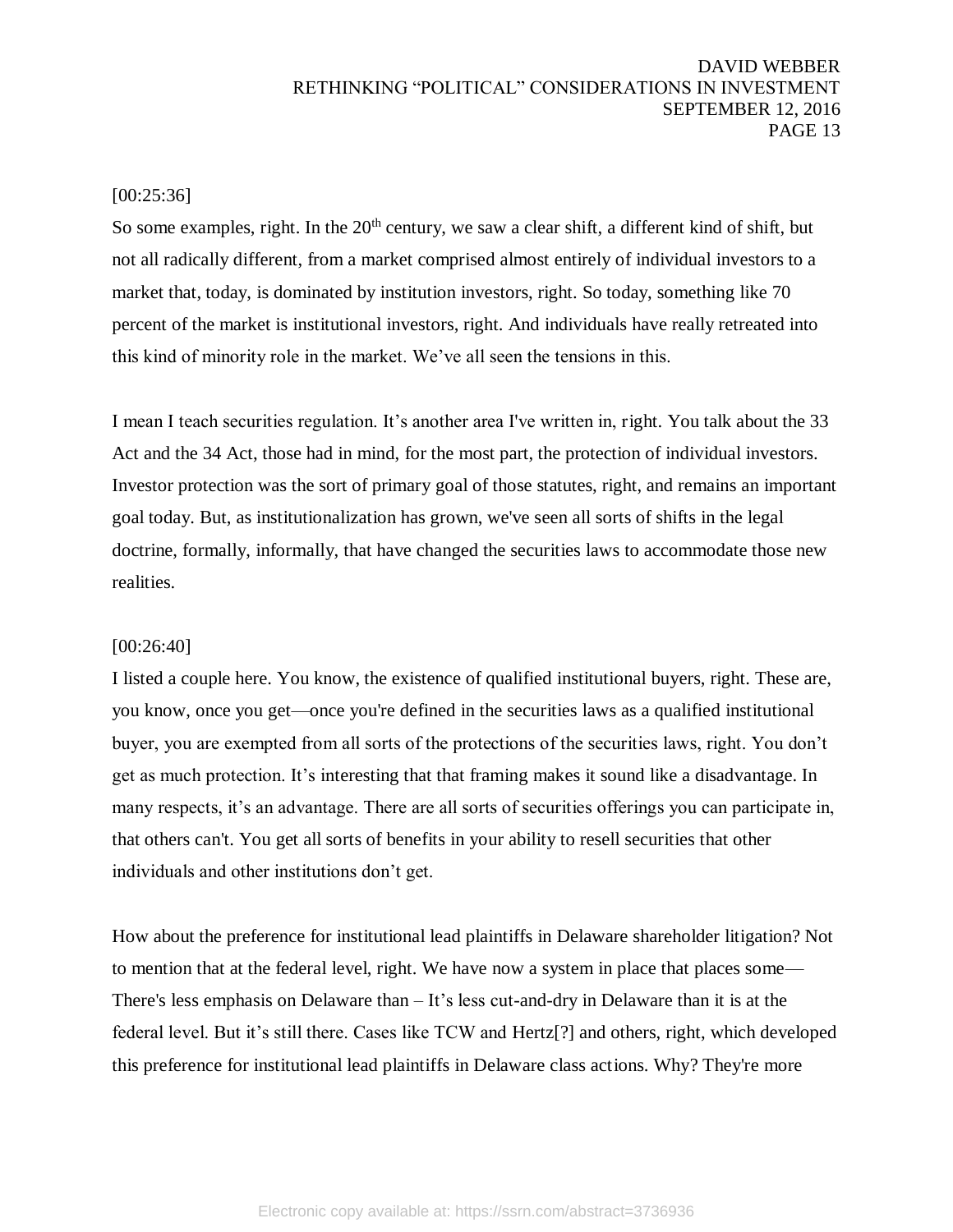sophisticated. They tend to have larger losses, which may give them more skin in the game, right. All sorts of reasons why.

## [00:28:00]

We look to the real world, and some changes to the institution, to the investor portfolio, and the law adjusts accordingly. Another example, what's happened to fiduciary duties, right? It used to be the prudent person standard, right, was one standard that we had. We've since migrated over to a prudent investor standard, which also has a way of accommodating diversification in asset allocation, right, and an accommodation, too, to institutional investors that are bouncing all sorts of interests, and making investment decisions.

## [00:28:37]

So each of these are examples of how one particular shift in investor profile has had all sorts of effects on legal rules, on statutes, on doctrine, etcetera. And so I would argue that these kinds of pressures, whether they be top-down political pressures on investment, like the example of the Russian Sovereign Wealth Fund, or even bottom-up ones, more populist ones, like the Norwegian example, or socially responsible investing, etcetera, that these pressures in the marketplaces are changing the way we think about—And, by the way, it's not just that these institutions are getting stronger, or are having more influence.

It's also that there's spillover effects. It affects the way everybody else sees what they're investing for, why they're investing, right. I mean increasing—You get these calls about boycotts, and counter-boycotts that we hear about sometimes, right. I mean this is not—We haven't always thought about investment in this way. It's true that investment has been—there's always been political elements to investment. And it sort of rises and it falls. But it seems, to me, that we are on an upswing again.

[00:29:57]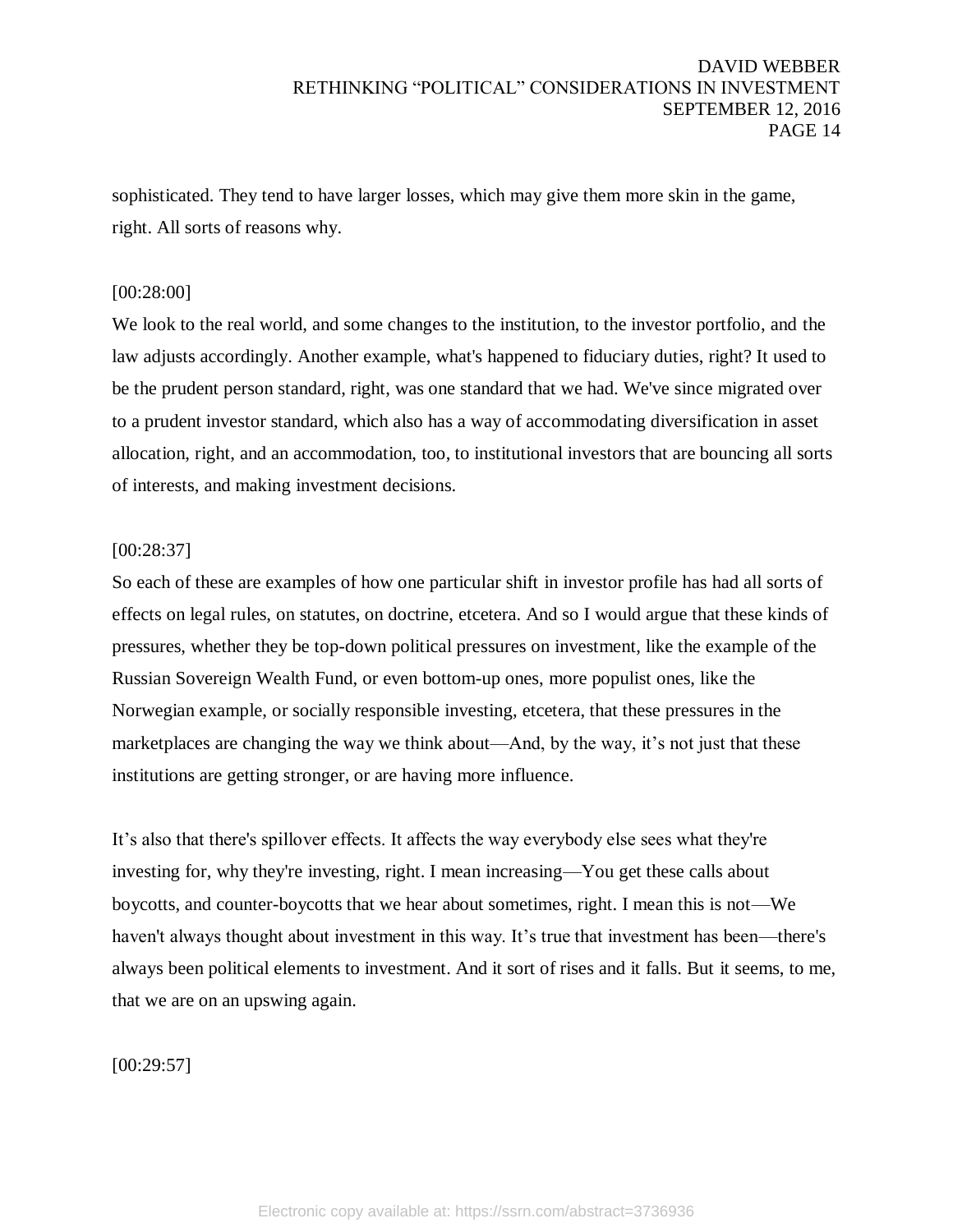And I think that means that there are a number of areas that are ripe for potential re-analyses, that are ripe for potential tensions in the coming years. And so I'll finish up by talking about a few of these areas that I think are particularly susceptible to these pressures. One I've already touched on, which is the meaning and the scope of the duty of loyalty. And in particular, I'm actually talking about this less on the corporate side context than on the investment side context.

You know, there is this—there's a real interesting mismatch that I think hasn't mattered for much of our history, but is mattering more and more, between the fiduciary duties that govern, say, boards of directors and corporate leaders, and the fiduciary duties that exist on the buy side, for trustees and investment managers, right. One, the latter, really comes out of a trust—the trust law employee benefits, ERISA, state pension codes line. And, where most of us spend most of our time, is on the corporate law line, which also comes out of trust law, but is developed along a different pathway.

# [00:31:07]

And the duty of loyalty, in the corporate context, doesn't mean the same thing as the duty loyalty in the investment management context. The duty of loyalty in the corporate context, you know, self-dealing, we can deal with that in the corporate context. In the trust side context, it's verboten, right. There's no excusing it, right. It's you nullify it automatically.

So we have this situation, now, where you've got investors on the bottom. And you've got a trustee up here with one set of fiduciary duties. And you've got a corporate leadership on the investee side with a different set of fiduciary duties. And there may be more and more tension between them. And in fact, I would argue that probably the direction things need to go, although maybe this just reflects my own bias as a corporate law person, is it would seem to me that, over time, these employee benefits funds and pension funds are going to need to be turning increasingly to corporate law, to figure out how to navigate some of the conflicts and some of the issues that they're dealing.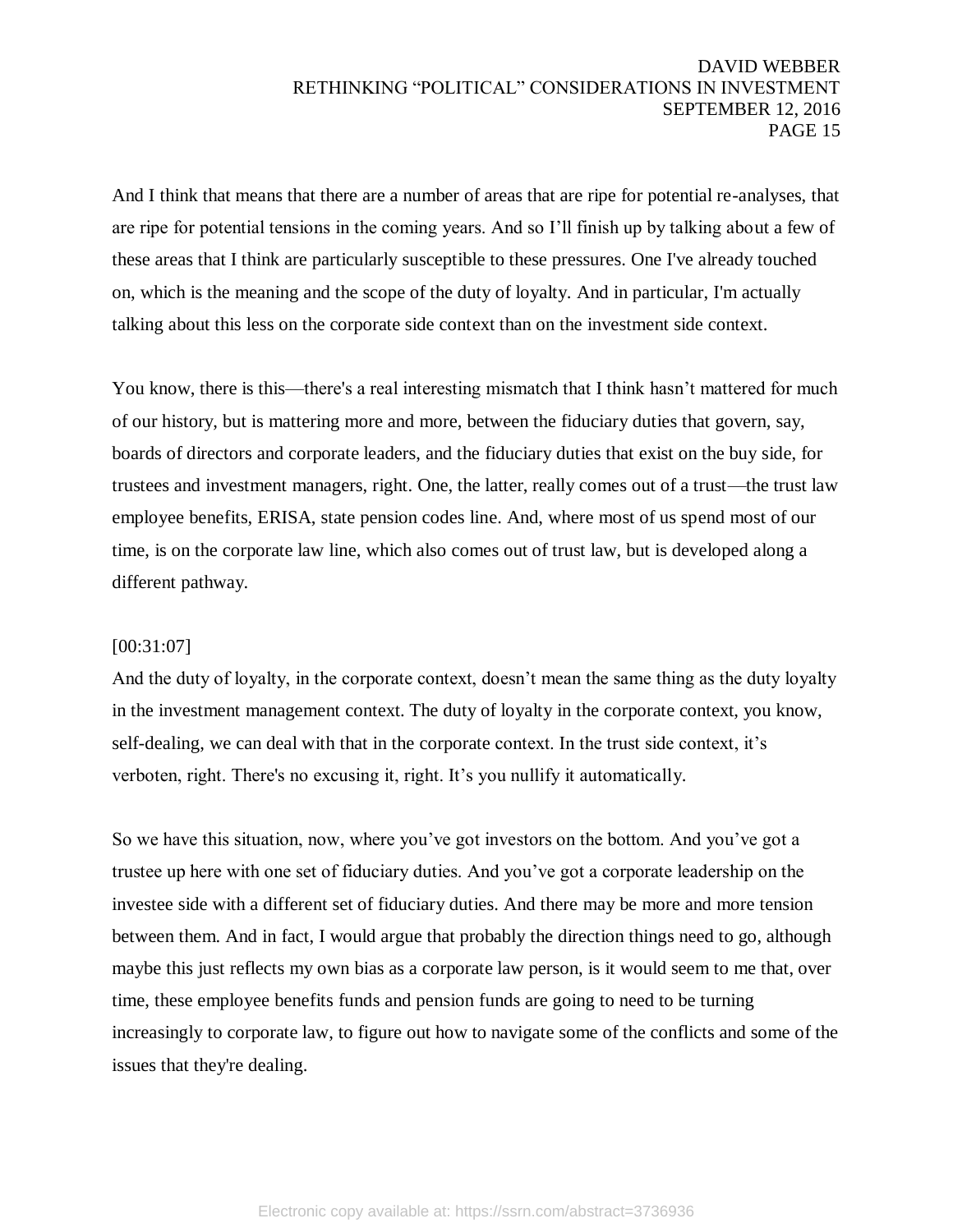## [00:32:13]

One simple example is sort of the business judgment rule, right. You have the business judgment rule for a corporation. But, having looked at this stuff on the pension side, there really isn't a business judgment rule on the pension side. Now there are some courts that sort of say, "Well, we kind of sometimes have one, maybe, right." How much legal—How much comfort has anybody gotten from that kind of analysis, right? Not very much, that would give some leeway to corporate leaders to make decisions, that it's not quite clear as much on the trust side.

Let me give you one other quick example. And I know my time is running out, which is you know, CalSTRS and other funds that divest—you know, CalSTR is the California State Teachers Retirement System, divested from gun companies after the Newtown, Connecticut massacre, right. They just, "We don't want to own this stuff anymore." Now, from a certain narrow investment perspective, and you know, I'm not a—I applaud what they did. I'm not opposed to it, right, to that divestment. But it is interesting to unpack it from sort of an investment analysis perspective. I mean unfortunately, the cynical reality is that, very often, after an event like that, there's a sharp uptick in gun sales, etcetera.

#### [00:33:26]

I mean if you're really just focusing on certain kinds of investment criteria, CalSTRS has developed criteria—one of its risk factors is investing in products that are a harm to public safety and public health. What's the investment rationale? The investment rationale is, well, these entities are going to be regulated in the future. And they're going to face lawsuits. And they're going to face litigation. And so it's best to get out now. Okay, that's—Okay, that's potentially a valid investment analysis. I'm not directly going to argue with that one.

But, you know, many of us have a sense that this has also been long understood that under trust, the American Cancer Society doesn't have to invest in tobacco, right, because it sort of cuts directly against the grain of what the entity exists for, etcetera. Those are the kinds of issues,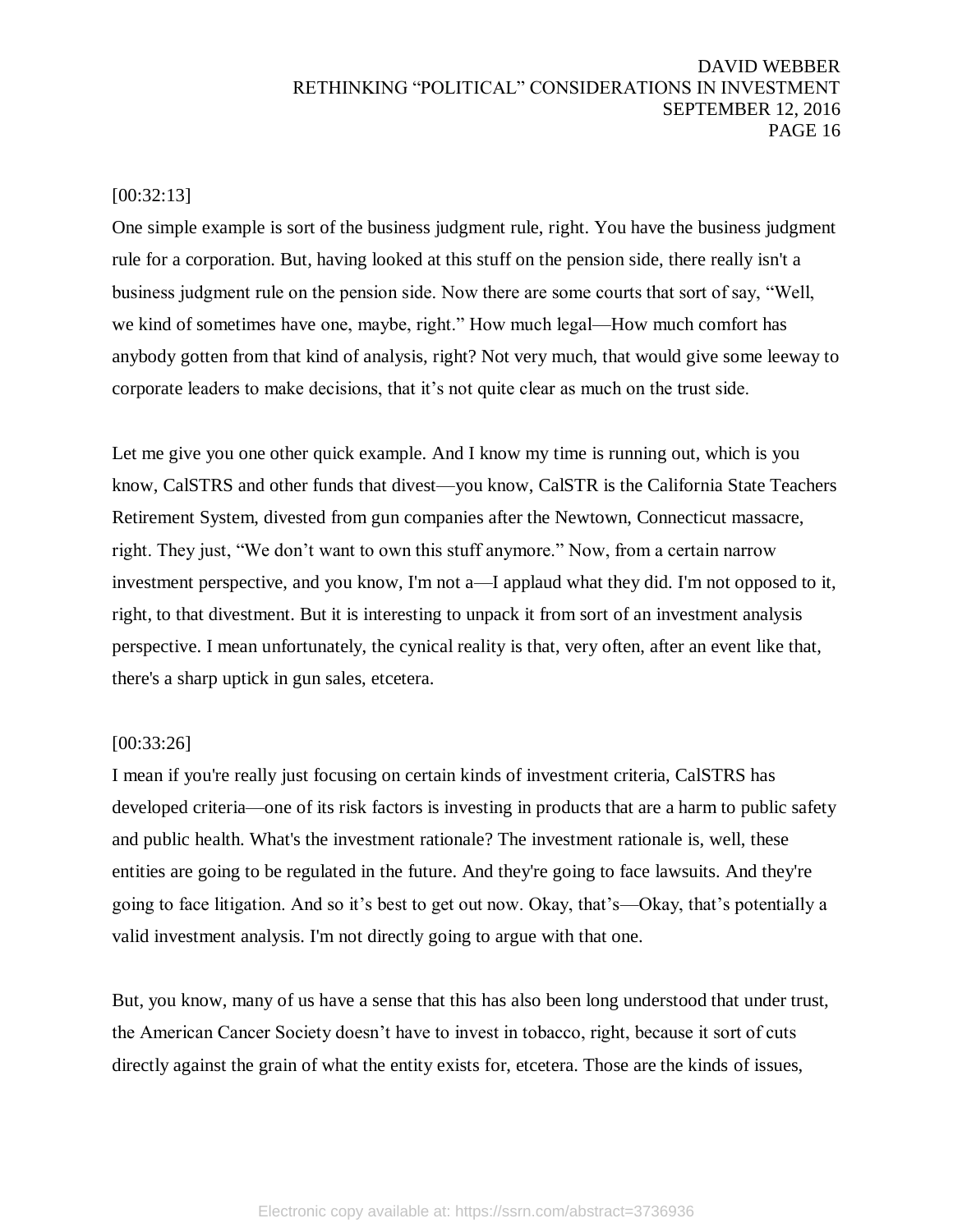though, that I think this increased politicization magnifies and teases out more. And we're going to see more of that in the coming years, as issues like this come to a head.

# [00:34:27]

A final point would be about the definition of a reasonable investor for materiality purposes and securities, right. We understand in the TSC case, right, famous case defining materiality in the investment context, right, for purposes, right, in the presence of a duty to disclose information, right, what information does the corporation have to disclose, right? It's got to disclose the material information, the information that would assume actual significance in the mind of a reasonable investor, that would affect the total mix of information, etcetera, etcetera.

Well, you know, as increasingly investors want all sorts of different kinds of information, particularly pertaining to these other interests, potentially, jobs interests, environmental interests, etcetera, etcetera, right, what does that ultimately do to the reasonable investor standard in the face of pressures like that?

# [00:35:21]

Well, one possible reaction is, batten down the hatches. We are going to continue to insist that, you know, investors fit a particular profile. And I'm not saying that would be totally unprecedented. There are areas of law where you make choices like that. And you hold to standards like that. And, if people deviate from it, they deviate from it. But there are all sorts of reasons to do that. But I would argue that that's going to be increasingly difficult to do, as investor expectations change, as the actual investors with multiple interests gain more power and more influence.

So to sum up, you know, these are a number of different examples. And I think my basic argument is that, if we look at the DNA of some of these institutions that are growing, and only going to get more powerful, we can see that they have these multiple preferences built right into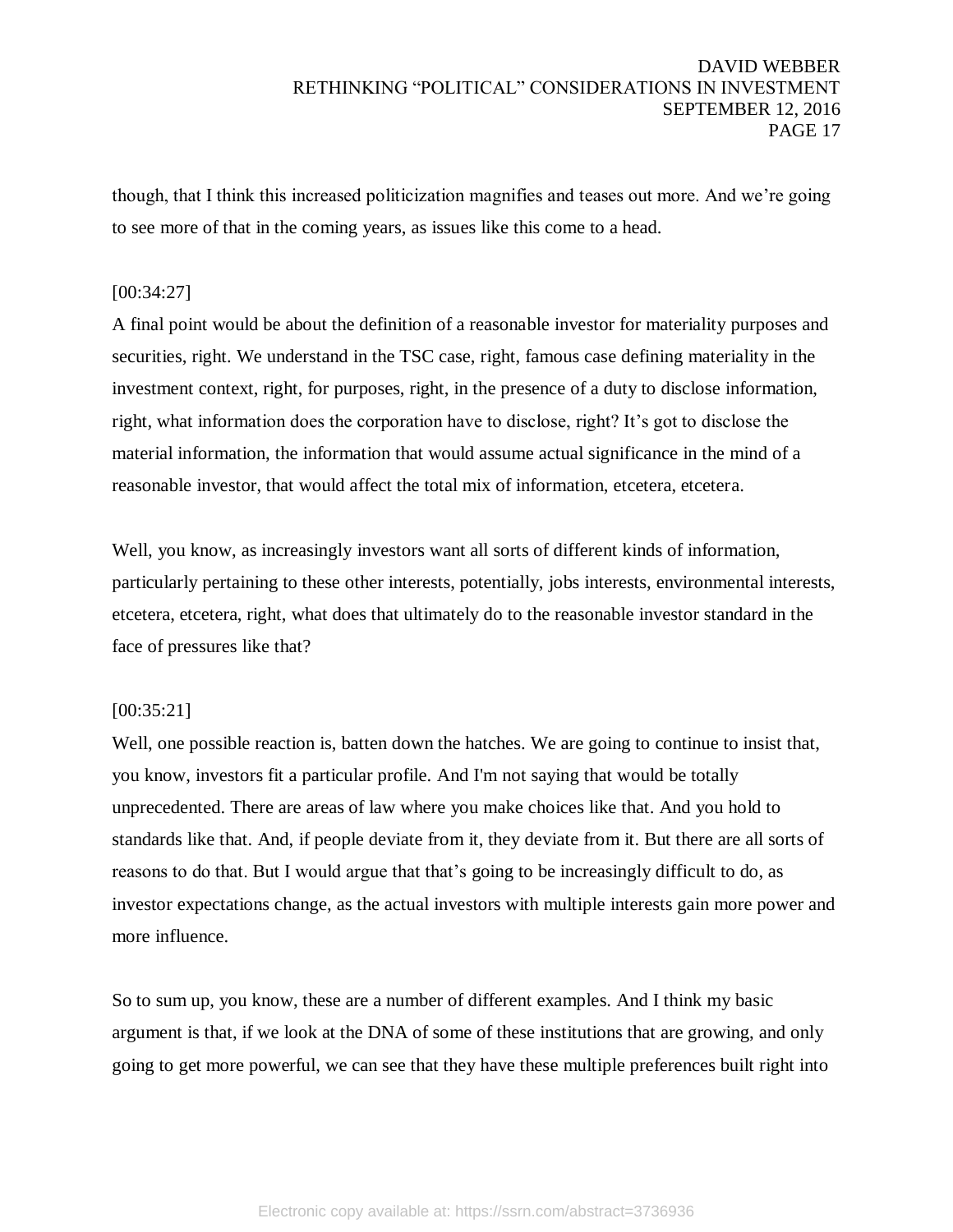what they do, that there are more than one ways to answer interests through investment than just maximizing returns.

# [00:36:25]

And it's going to pose a challenge to regulation, to lawyers, to academics, to judges, to try to figure out, you know, how do we shift our doctrines? How far do we shift them? How much do we police them the way they are in dealing with these various pressures, much in the way that we have had to transition our law in the  $20<sup>th</sup>$  century, from a world and dominated by individual investors, to a world that, today, is clearly dominated by institutional ones.

So with that, I think you guys are on the frontline. I would love to get your questions, comments, thoughts, challenges, anything to anything that I just said. Thank you.

# [applause]

**Q:** Are you aware of any [00:37:12] Board of Directors chose less [?] than optimal business decision [00:37:19] pressure from the stockholder group? And if they would get away with that?

# [00:37:24]

**DAVID WEBBER:** So let me answer that. You're talking about a corporate part? So the examples that I have at my fingertips are actually sort of pension boards, and boards of trustees. So let me—Okay. So on the trustee side, on the pension side, for example, a number of these pension funds and other entities have adopted policies like, for example, the Ohio Funds. They're not going to invest in any privatizing investments whatsoever. They're just not going to do it. They're not going to fund it. They're not going to do it.

Other entities, like CalPRS and CalSTRS have adopted these sort of—maybe half measures isn't exactly quite the word, but there are certain kinds of rules that they apply to invest, public, private partnerships, etcetera, etcetera. Private equity funds, there are private equity policies,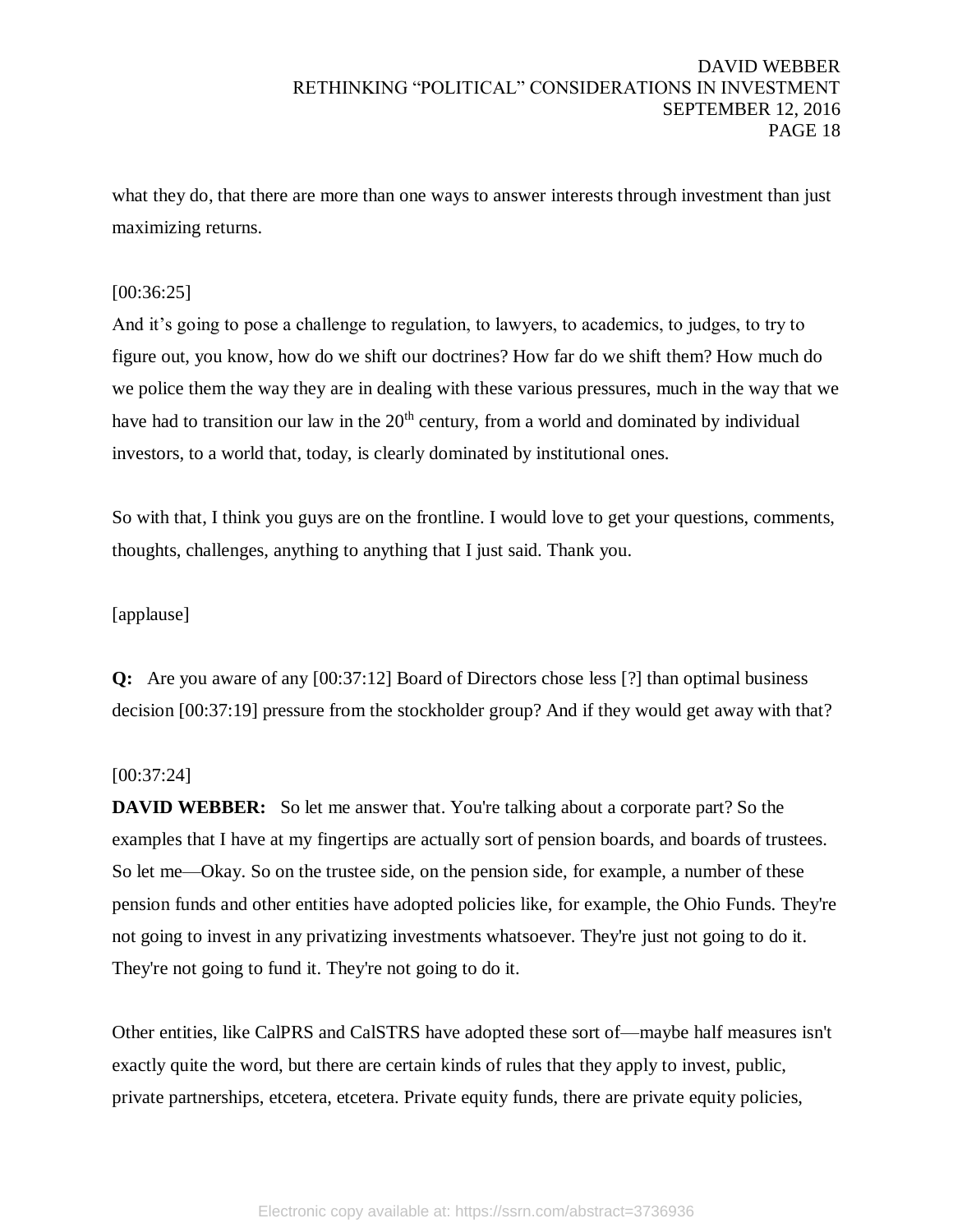etcetera. So many of these funds, for example, CalSTRS, in the gun company instance, has now negotiated separate new agreements as part of their being a limited partner in these private equity funds, to enable them not to participate in certain investments, etcetera.

## [00:38:40]

So I center this on the investment side, on the investor side, because I think that's clearly where the pressure is coming from. In terms of on the company side, you know, on the investee side, you know, I think that, first of all, it's not the kind of thing—On the investor side, you can create a policy. And you can say, "This is our policy, and this is what we're doing," right. I don't think anybody is going to come out and say that that's the reason that they're doing it.

But I'll give you one example. A company is investing—boycotting Israel. This is an example that's come up recently. There are a number of companies that have said, right—One CEO of a company in Egypt recently said that they were pulling out of the Israeli market for exactly this kind of reason. That's an example of a company that is responding to pressures like that. And, by the way, there are counter-boycotts now going on, along very similar lines, right, where Governor Cuomo in New York, and New York Pension Funds have now announced they're going to boycott any companies that announce that they are boycotting—right, okay.

#### [00:39:55]

So we're off to the races. I mean one—you know, one interesting project that I'm hoping to work on is Israel's launching a sovereign wealth fund next year. How are they going to—You know, what should they do about companies that are boycotting them? Should I invest in them to try to change that through their shareholder power? Or should they just counter-boycott? Or should they just ignore that?

So it's out there. Yeah, I think it's out there. And, you know, we'll see what happens, too, with public benefit corporations, and the extent to which you can see, you know—I mean Delaware recently adopted this statute that's going to—that explicitly allows for departures under public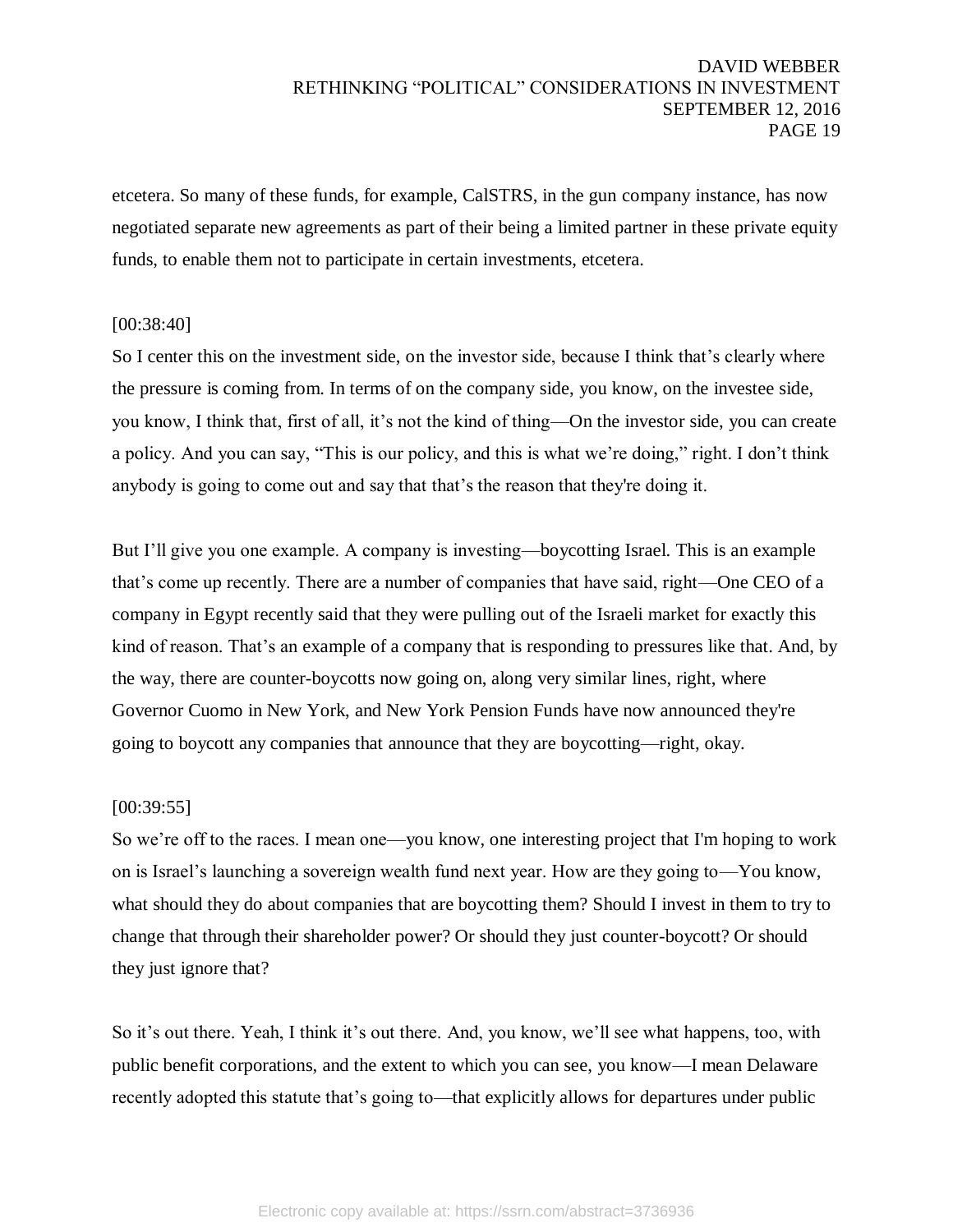interest, etcetera. Do I detect some skepticism on your part as to how influential these powers will be?

**Q:** Yeah, you sure do. [laughter] So you think it will just go on? It's hard for me [00:41:00] the Board of Directors [00:41:02] specific investment that was not in our company's best interest, because some group of stockholders asked them to do that. And they expected all the other stockholders to say, "Oh, that's perfectly okay." [00:41:18] The stockholders approved it. That seems to be the trend recently. But, nonetheless, I just can't believe that that [00:41:27]

# [00:41:28]

**DAVID WEBBER:** Well, I agree with you in that. I don't think it would ever play out that way. It's very hard to see it playing out that way, right, which is, we will, you know, we're going to take investment decision X because such and such shareholder wants us to. And we don't think it's in the best interest of the—That's not going to happen, right.

#### [00:41:50]

If you go back to an article by Gilson and Milhaupt about sovereign wealth funds a few years back, I don't think anybody is worried about this on that level. But you know, some of the examples they talk through in that paper include potential trade secret disclosure, or technology, or even—Look. Look at the—How about, if a particular country's sovereign wealth fund makes an investment in your company, okay. And you are the CEO. And you have the choice of building that factory in China, or in Mexico, which doesn't have a particularly big sovereign wealth fund, as far as I know.

It doesn't seem implausible to me that decisions like that, at the margins, that these pressures at the margins begin to affect that kind of decision-making, right. I don't know if that requires a full board, right, to bring out all the big guns. But at the margins, I think you start to see distortions like that, or at least potential deviations from the traditional criteria.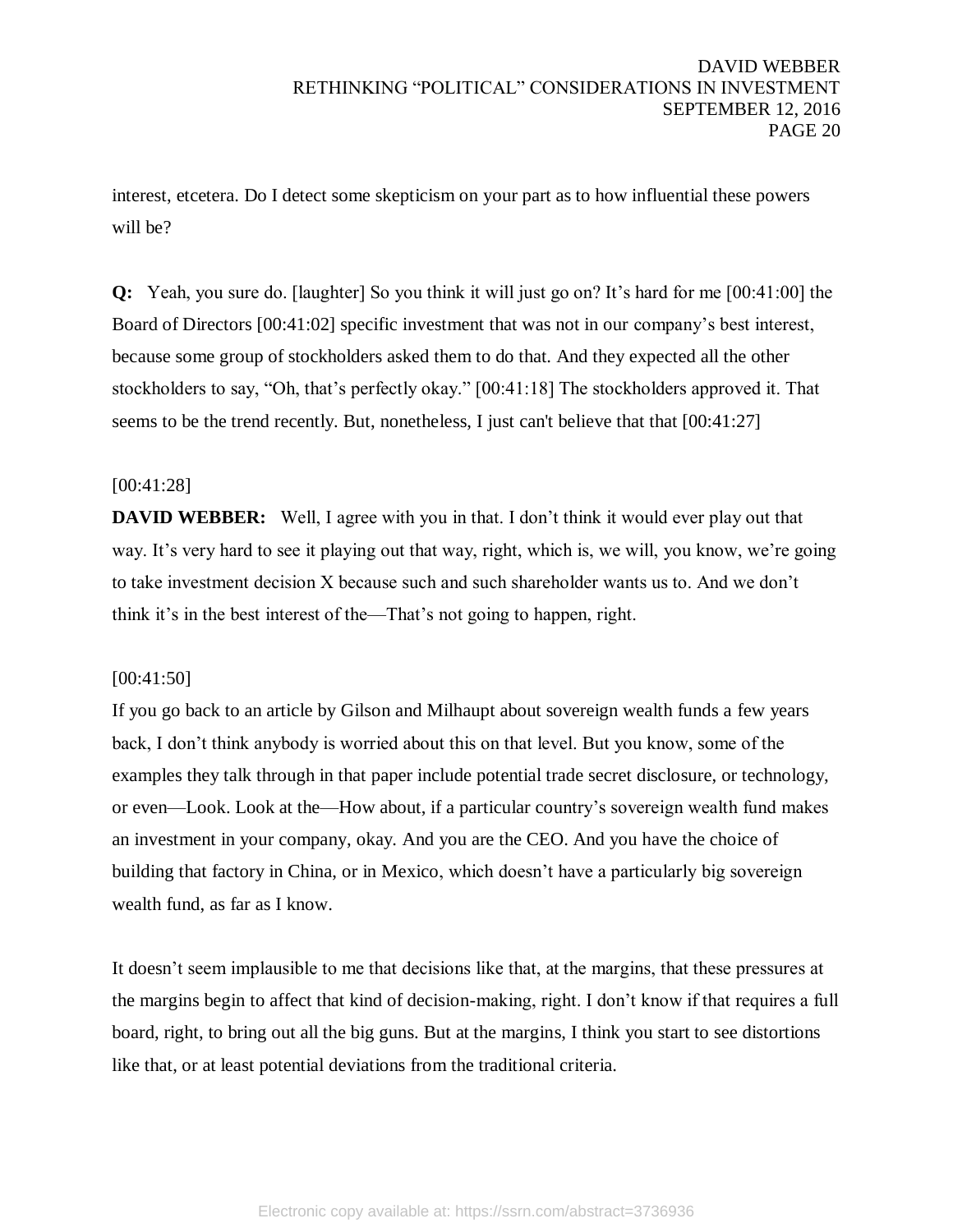**Q:** I think most everybody here understands pretty well how the [00:43:09] gets enforced in traditional corporate board context, right. I know next to nothing about how it gets enforced in the context of pension funds. And your example of the pension fund that has both current employees and retirees [00:43:29] interest on that privatization question, may have great interest. In that kind of case, if the trustees to the pension fund decide to pursue the non-wealth maximizing investment, or not to pursue the privatization, do the retirees have a loyalty claim? And if they do, what do they do about it?

# [00:43:55]

**DAVID WEBBER:** So one of the fascinating aspects of having—you know, coming from a securities and corporate background, and start to look into the investor side, the first thing you notice is the complete lack of litigation, almost total lack of litigation in that space. And for those of us who come, particularly in securities, where you feel like you can't take two steps without a regulation, a rule, you know, something—and never mind 10 cases that are on point, that world, it's a deafening silence. There are like—You can cover it all in four or five cases.

#### [00:44:32]

There have been a number of cases, so for four or five, that's still a number. There were some very interesting cases in the '70s about this in New York City, where the New York City Teacher Retirement Fund made a substantial investment in New York City bonds, at a time when the city was in deep trouble of potentially going bankrupt. And so the teacher fund swoops in with a big investment, and they got sued, for saying, "You're jeopardizing my nest egg with this investment." And ultimately, the trustees were vindicated in that suit. And they were allowed to—and the investment was allowed to proceed.

#### [00:45:19]

I'll tell you about a couple other cases that have come up along these lines. One went to the 11<sup>th</sup> Circuit. I think it was in the late '80s. And what happened is, the pension fund was making below-market rate loans, housing loans to their own members. And the Department of Labor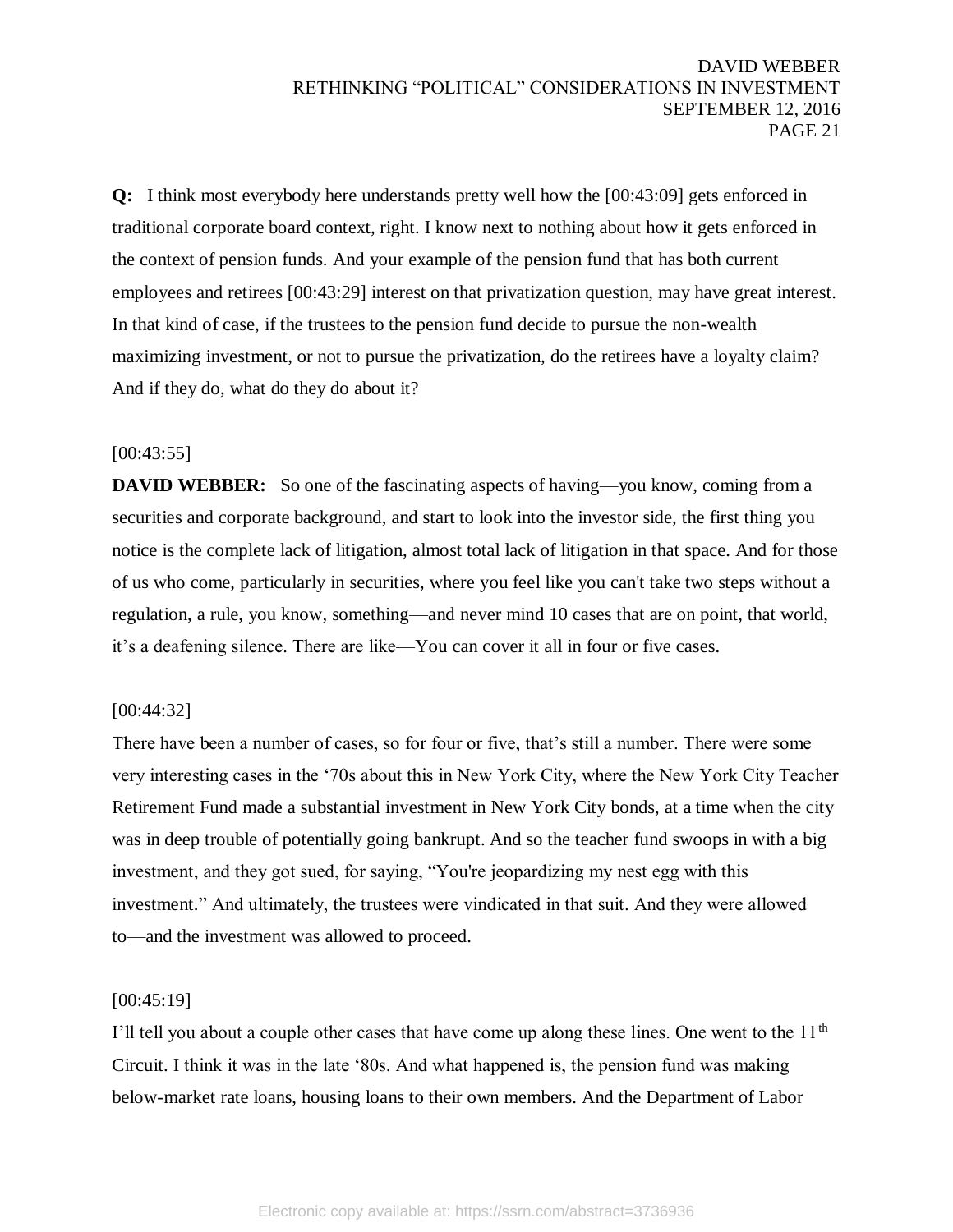sued them, saying, "You can't do that. You can't make a below-market rate loan to your members because that's not good for the fund. You're deviating from value maximizing returns to the fund." And they came in with this particular read of the Duty of Loyalty, precisely that read, that says, you've got to—[00:45:59] return to the fund. And the  $11<sup>th</sup>$  Circuit ruled against them and lost on that one. And basically looked at the process, what the Circuit was focused on the process of the trustees undertook in making that decision, and on and on and on.

And one other quick one, which was similar in San Diego, a weird set of facts—I won't go too far into detail. But the bottom line was, is that the trustees made a decision that hurt the fund but helped the jobs of their employees. Basically, San Diego, there was a screw-up. And San Diego had over-committed to its pension fund. And then basically came back to the pension fund and said, "If you don't"—I forget what the exact condition was. But they came back to the pension fund, and basically threatened that, "We're going to have to fire people unless you accept a lower contribution from us." That's what it was. And the trustees agreed to it, and they got sued by members for, "You know, you're hurting the fund."

#### [00:47:01]

So yes, they have a right to sue. They could bring a lawsuit. But it really hasn't happened very much. Maybe in part because—I don't know why. I mean I wonder if—One thing I've been keeping an eye on is this recent spate of  $401(k)$  cases. These are pretty new. There are now a number of lawsuits out there. This didn't happen a few years ago. Where law firms are out there, bringing suits against fiduciaries of 401(k) plans, typically for fees, excessive fees, tolerating excessive fees, things of that nature.

Sometimes you just need a bar that knows about this stuff, and goes out, and starts bringing these kinds of cases. But you know, there's no question that—I think people are paying more attention to this now. And I don't know if we're going to see some lawsuits. And, by the way, one point I just wanted to make clear about that Aramark example, I'm not suggesting that it should be a per se breach of the duty of loyalty to make such an investment in the first place, right.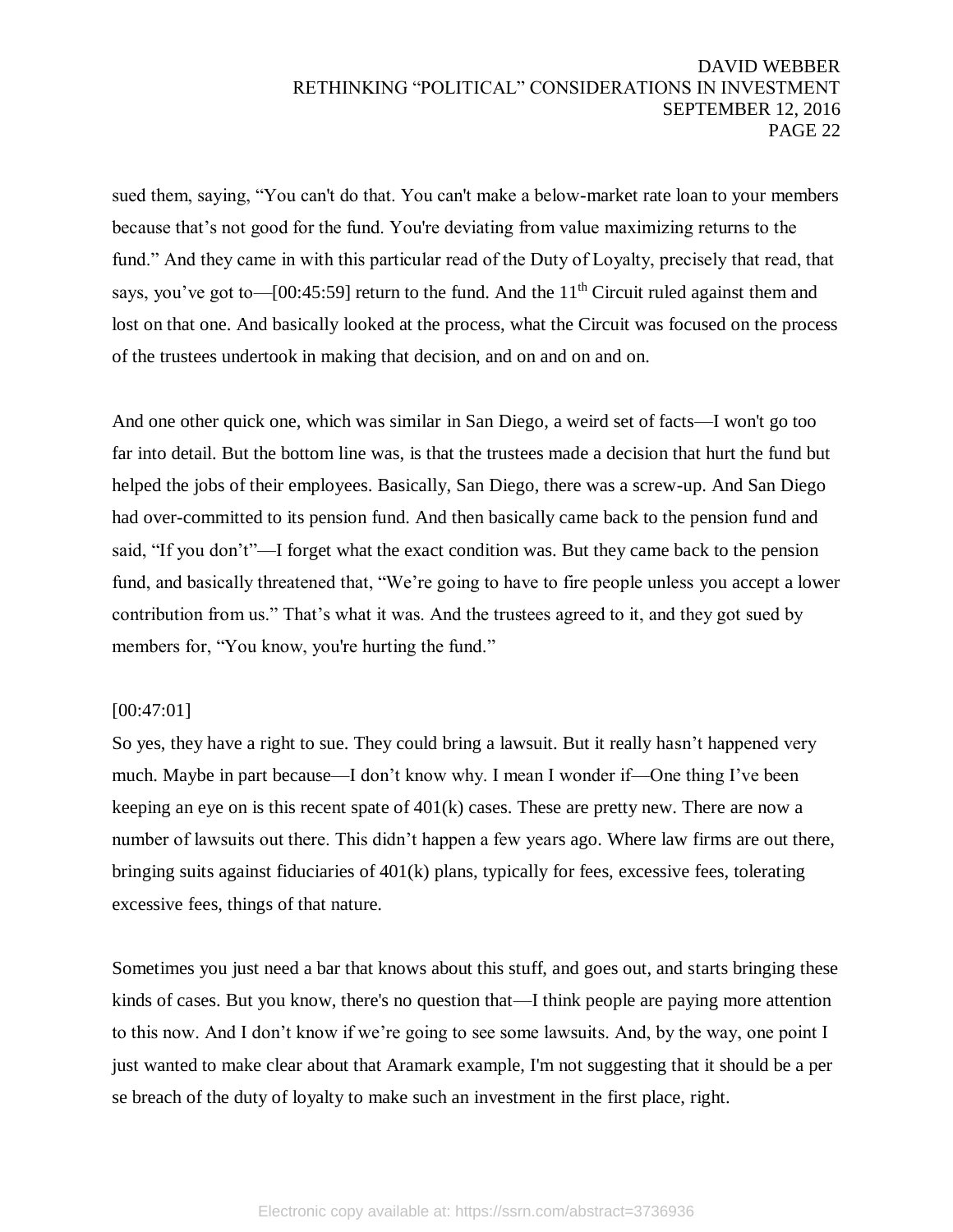#### [00:48:12]

The question, though, that's interesting is, you know, could it be part of the prep[?], you know. Some would say, it would be a breach of the duty of loyalty to even consider the impact on workers of this investment, to even take it into account, right. And so I would argue, well maybe there's a little more scope for doing something like that.

**Q:** This is PBGC is the Pension Benefit Guarantee Corporation [00:48:43].

**DAVID WEBBER:** Not that I know of, on the fiduciary duty stuff. You know, it's very interesting, the way this all works at the federal level, because all sorts of different entities have authority. But actually, through some kind of deal, really between the IRS and the Department of Labor, going back a couple decades, the IRS defers to the Department of Labor. So this is really, at the federal level, this is really in the bailiwick of the U.S. Department of Labor. And it has been a back-and-forth.

#### [00:49:18]

So in '94, in the first Clinton term, they came out with an interpretive bulletin that allowed pension trustees, for the first time, to take into account—what's their phrase? It's effectively— It's not socially responsible investments. It's economically targeted investments, which basically mean that they can think about these other things, as long as they're not sacrificing returns. So once you've sort of reached sort of the returns threshold—Okay. Right. But we all see that, once you open that door, okay, in 2008, under Bush, they issued interpretive bulletins saying, "No, no, no, fund only." And in November of 2015, the Obama Department of Labor revoked the '08 Bush interpretation, and deferred back to the '94 interpretation.

#### [00:50:14]

And this is probably more detail than you wanted. But, to add another layer of it, all of this is technically legally irrelevant to public pension funds, which are state-created entities, okay. So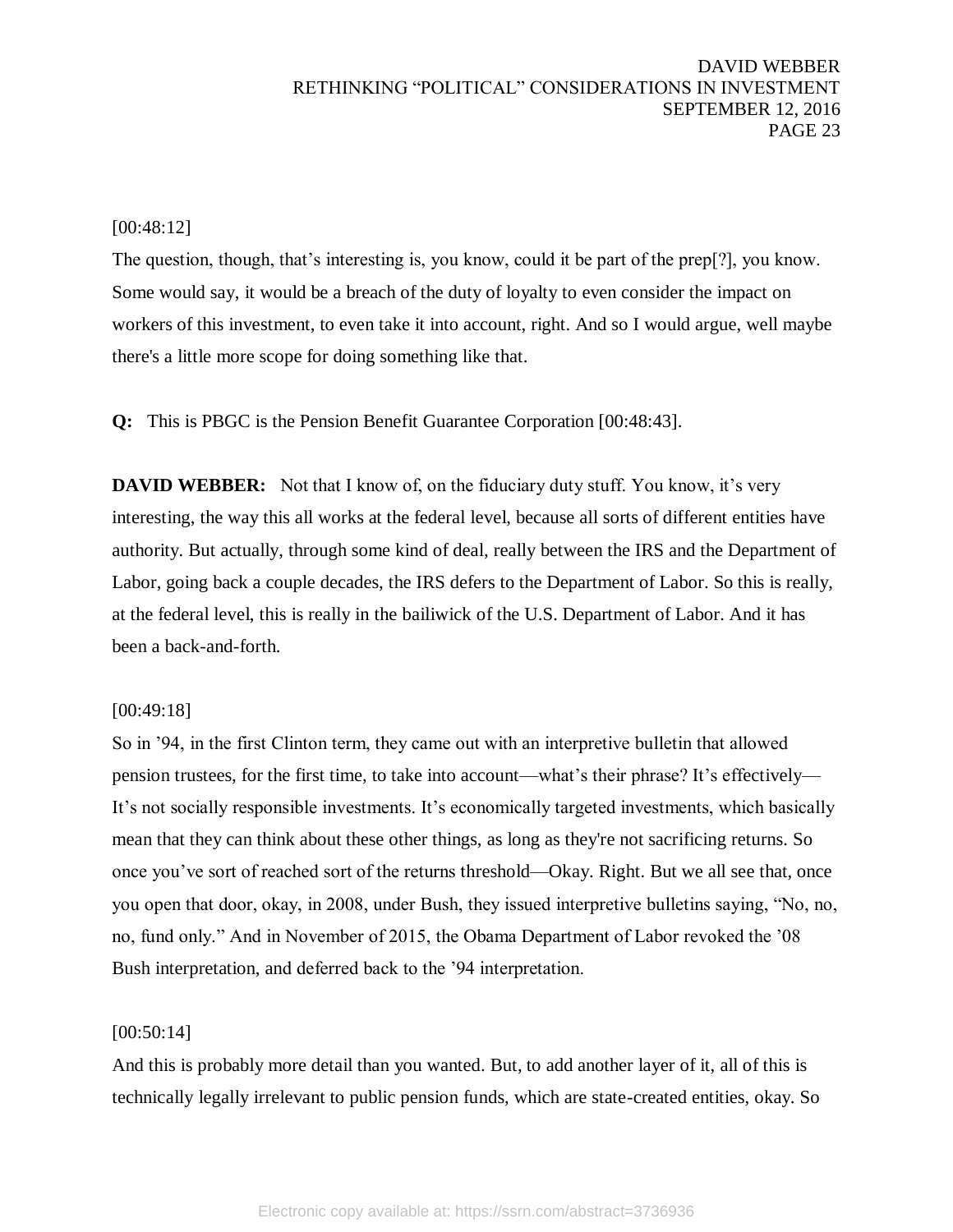this is another—This maybe also ties into your point, Larry, which is like, there is so much legal uncertainty that paradoxically, I think, it generates in a way less litigation rather than more. Because what happens is, the DOL's pronouncements don't have any actual legal authority over the pension funds. Nevertheless, it sort of, in the culture of the lawyers who advise these entities, advise them essentially, "Your best bet—You know, focus on returns to the fund." And that's what they do, I think, or with some exceptions.

So you're in this very weird netherworld, where it's up to 50 state Attorneys General, and 50 state legislatures. And I actually did the dreaded 50 state survey on this a few years ago. And like 20-some, 20-25 of them had basically close to identical language to ERISA. And some others departed. And some say, "We kind of follow ERISA, maybe." It's in the absence of a lot of direct legal authority, you get this, I think, conservatism in the sense of the legal advice they're getting. So in short, no, I don't think the PBGC is done.

**Q:** So you mentioned an example with the Teachers Pension Fund in California divesting itself from, I think it was firearm manufacturers. But that doesn't strike me as something where you would have unanimous support from teachers, because they have varying opinions, in short. Some of them are very passionate about weapons. Is there a threshold amount, where the pension fund, for example, has to have—or at least believe in a certain amount of support, where they're going to start divesting? Or right now, is it just up in the air?

#### [00:52:17]

**DAVID WEBBER:** Yeah, that's fascinating. And I thought about that myself, because you know, it's like, this goes back to the point I was making at the end of the talk, about how, in some ways, I think what will happen, or needs to happen, is these entities are going to start looking more to corporate law and corporate forums, in terms of how they think and grapple with stuff like this. So at least in the corporate context, you have some kind of a check-back with your shareholders in the form of annual voting, director elections, say on pay, whatever it may be.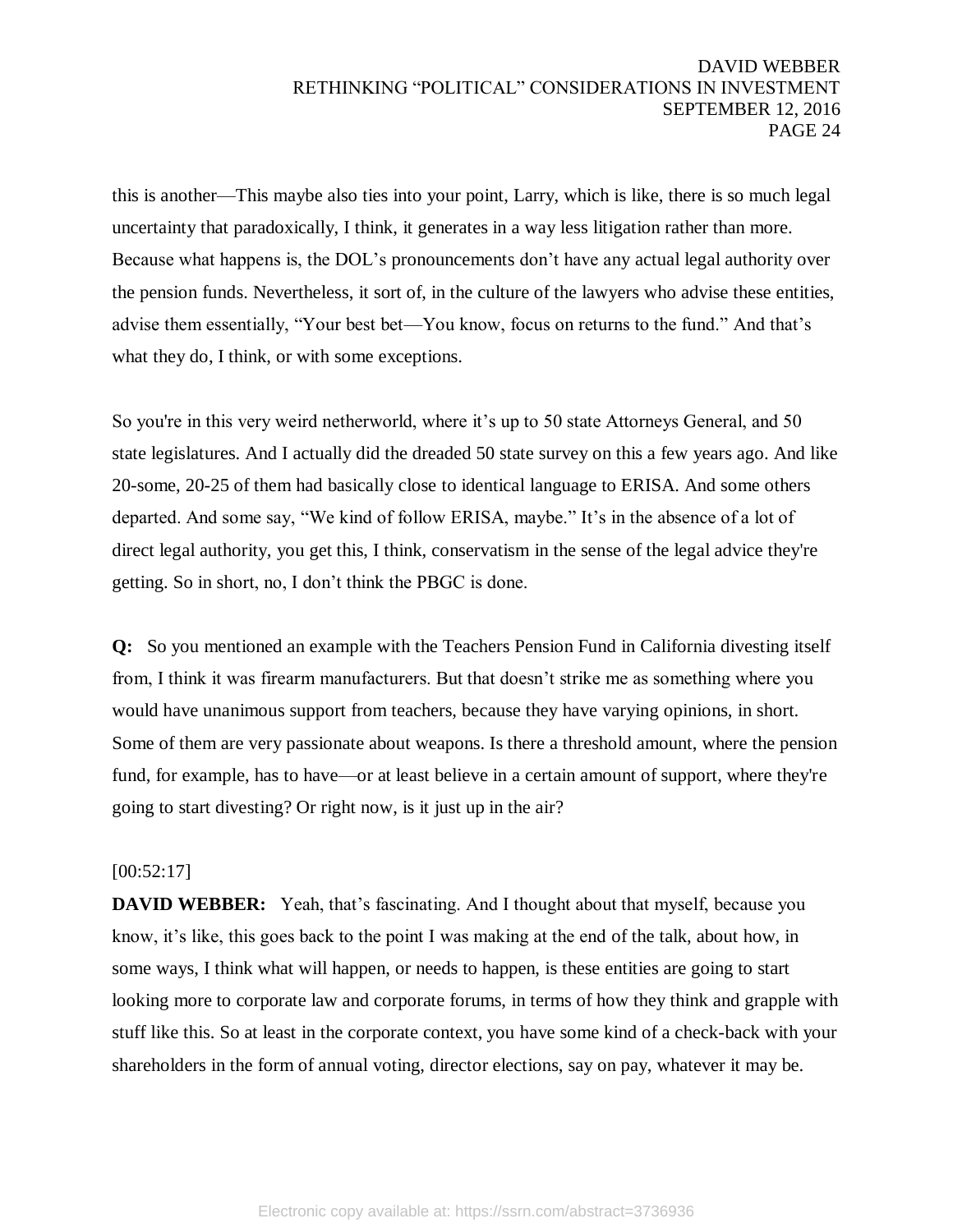You know, you have some kind of feedback mechanism, a "How am I doing?" feedback mechanism to your shareholders, right.

# $[00:52:57]$

That's separate, you know. And maybe that's not exactly how we think about fiduciary duty, typically. But it's there, right. And so I've wondered. I mean you could imagine, you know, ratification of decisions like that, or something along those lines. But [00:53:11] is like a matter of sort of law, is there some kind of known threshold? I mean, do they have to know that X number of their members approve? There's no such thing, that I'm aware of. No such threshold.

What you do have, and where that stuff gets sussed out, is in the duty of impartiality, where you can't favor one set of your beneficiaries over a different set of your beneficiaries. But gosh, you really have to be—to run afoul of that is hard, okay. I mean every investment decision is impartial. If you make an investment decision that has a 10 year time horizon, okay, that's going to have differential effects for the people who just started contributing to the pension fund, versus the folks who are retired, right.

# [00:54:04]

So there's all—there's always a multiplicity of interests. And therefore, impartiality is impossible to get to. But that strikes me as, you know, as an unanswered question, as of right now. And maybe you could—If you were a nervous trustee, what more might you do to insulate yourself? I think these—I know, I've actually spoken to groups of trustees like this. They're thinking about this stuff. I mean this comes up. And it just seems to me right for litigation, even though it hasn't quite played out that way.

**Q:** So this isn't really a question, but a comment from, I think, the only person in the room who's not a corporate lawyer, but constitutional law lawyer. As I'm listening to this last dialogue, it's fascinating to think about, since this is all about political investments, the First Amendment decisions that deal with other people's money. And so there's two interesting strains. One is the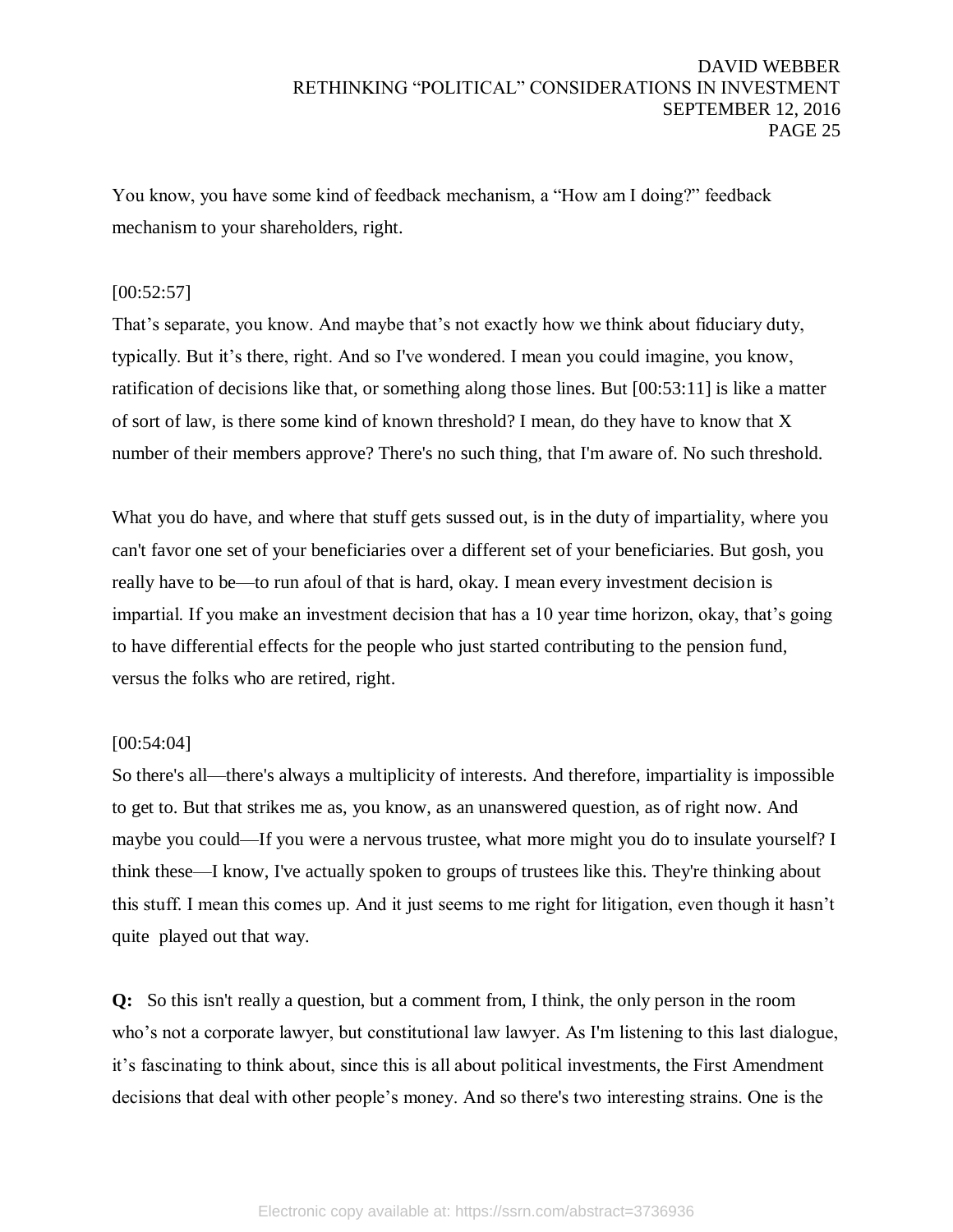Abood [?] strain, named after a famous case involving—and has involved an analogue to a California [00:55:22] the Keller[?] case. These were both Supreme Court cases, which deal with the extent to which, if you're forced to pay dues of some kind, you have a right not to have the entity you're paying the dues to use it for ideological purposes that you don't agree with.

So Keller involved the California State Bar. And the question is, could the State Bar take positions on political ideological issues? Or could it only use the money that the California lawyers were required to pay for sort of non-controversial justice issues? You know, access to justice, and that sort of thing. And the Abood involved the Teachers Union of Detroit with the same sort of notion. You can force me to pay dues for teacher stuff. But you can't necessarily use the dues to try to sustain Roe v. Wade or something like that.

And then, of course, in the corporate world, there's Citizens United, in which the Supreme Court essentially rejected the idea that there was some First Amendment problem with taking other people's money and using it for political [00:56:26] perspective. So there's a fascinating thing. Because I was listening to you, in terms of this problem from a corporate law perspective, listening to the extent there was any forced payment in any of these contexts. Like you've got [00:56:40] through the pension fund, or something like that. You could have some interesting First Amendment challenges to, "I only gave you this to maximize my return. I didn't give you this to take positions one way or the other on guns."

#### [00:56:57]

**DAVID WEBBER:** Well, you know, this Fredericks case, just as an interesting follow-up on that, that Abood decision was squarely on the chopping block earlier this year, in Fredericks. So Justice Alito had invited an opinion and said, "Maybe it's time for us to reconsider Abood." And the Fredericks case was that case. Nine California teachers, who had to—didn't have to contribute to the union's political fund, but still had to pay a fee to the union because of collective bargaining that the union did on its behalf, challenged that fee on those grounds, on First Amendment grounds. And it looked like it was going to five-four to strike down. And then